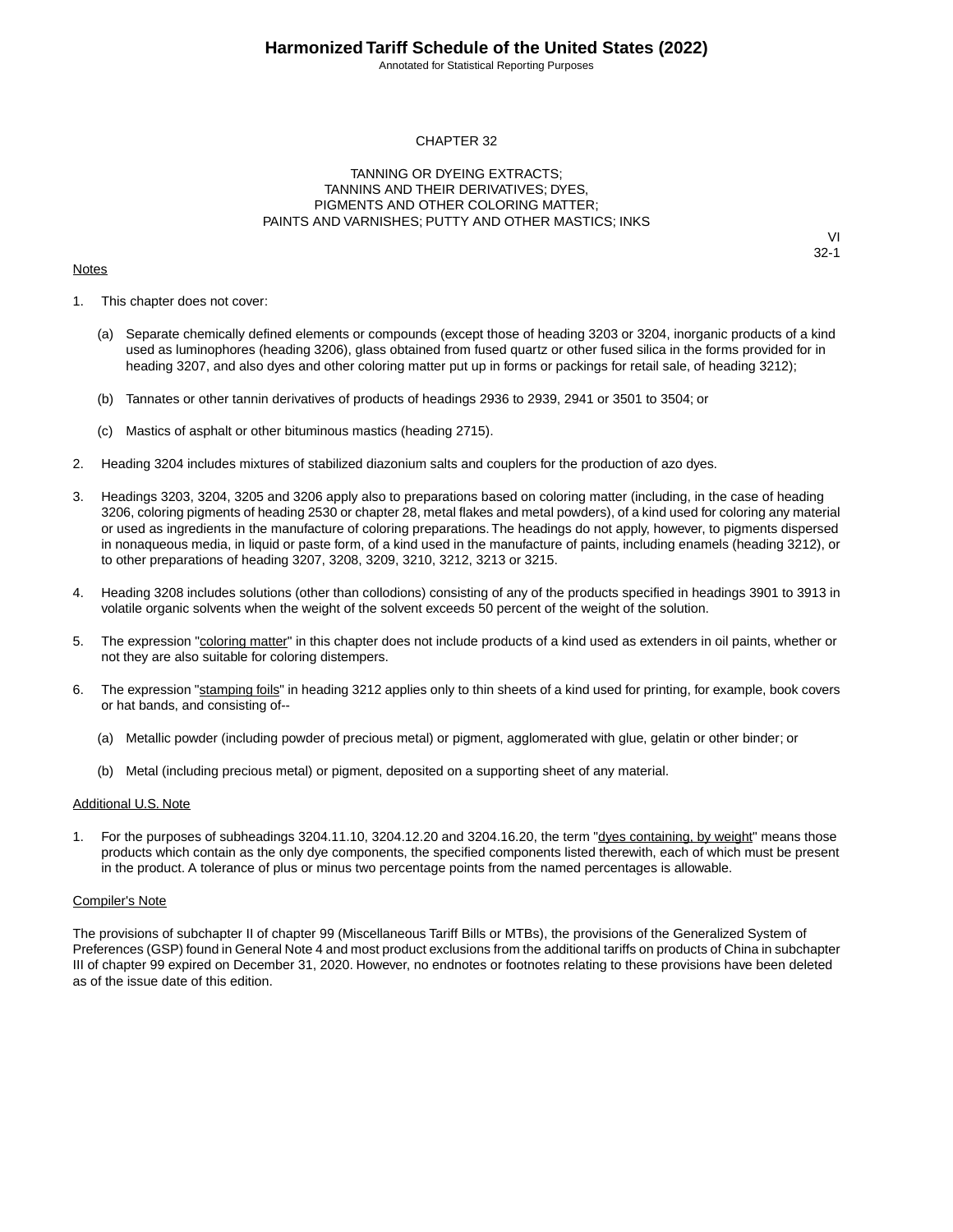Annotated for Statistical Reporting Purposes

| Heading/      | Stat.       |                                                                                                                       | Unit                  |         | Rates of Duty                                 |                |
|---------------|-------------|-----------------------------------------------------------------------------------------------------------------------|-----------------------|---------|-----------------------------------------------|----------------|
| Subheading    | Suf-<br>fix | <b>Article Description</b>                                                                                            | of<br>Quantity        | General | Special                                       | $\overline{2}$ |
| 3201          |             | Tanning extracts of vegetable origin;                                                                                 |                       |         |                                               |                |
|               |             | tannins and their salts, ethers, esters and other derivatives:                                                        |                       |         |                                               |                |
| 3201.10.00 00 |             |                                                                                                                       | kg Free <sup>1/</sup> |         |                                               | Free           |
| 3201.20.00 00 |             |                                                                                                                       | kg Free <sup>1/</sup> |         |                                               | Free           |
| 3201.90       |             | Other:                                                                                                                |                       |         |                                               |                |
| 3201.90.10 00 |             | Tannic acid, containing by weight 50 percent or more                                                                  |                       |         |                                               |                |
|               |             |                                                                                                                       | kg 1.5% <sup>1/</sup> |         | Free (A, AU, BH, CL, 8%<br>CO, D, E, IL, JO,  |                |
|               |             |                                                                                                                       |                       |         | KR, MA, OM, P,                                |                |
|               |             |                                                                                                                       |                       |         | PA, PE, S, SG)                                |                |
| 3201.90.25 00 |             | Extracts of canaigre, chestnut, curupay, divi-divi,                                                                   |                       |         |                                               |                |
|               |             | eucalyptus, gambier, hemlock, larch, mangrove,<br>myrobalan, oak, sumac, tara, urunday or valonia                     | kg Free <sup>1/</sup> |         |                                               | Free           |
|               |             |                                                                                                                       |                       |         |                                               |                |
| 3201.90.50 00 |             |                                                                                                                       |                       |         | Free (A, AU, BH, CL, 15%<br>CO, D, E, IL, JO, |                |
|               |             |                                                                                                                       |                       |         | KR, MA, OM, P,                                |                |
|               |             |                                                                                                                       |                       |         | PA, PE, S, SG)                                |                |
| 3202          |             | Synthetic organic tanning substances; inorganic tanning                                                               |                       |         |                                               |                |
|               |             | substances; tanning preparations, whether or not containing<br>natural tanning substances; enzymatic preparations for |                       |         |                                               |                |
|               |             | pre-tanning:                                                                                                          |                       |         |                                               |                |
| 3202.10       |             | Synthetic organic tanning substances:                                                                                 |                       |         |                                               |                |
| 3202.10.10 00 |             |                                                                                                                       |                       |         | Free (A, AU, BH, CL, 15.4¢/kg +               | 48.5%          |
|               |             |                                                                                                                       |                       |         | CO, D, E, IL, JO,<br>KR, MA, OM, P,           |                |
|               |             |                                                                                                                       |                       |         | PA, PE, S, SG)                                |                |
| 3202.10.50 00 |             |                                                                                                                       |                       |         | Free (A+, AU, BH,                             | 41.5%          |
|               |             |                                                                                                                       |                       |         | CL, CO, D, E, IL,                             |                |
|               |             |                                                                                                                       |                       |         | JO, KR, MA, OM,<br>P, PA, PE, S, SG)          |                |
| 3202.90       |             | Other:                                                                                                                |                       |         |                                               |                |
| 3202.90.10 00 |             |                                                                                                                       |                       |         |                                               | 25%            |
| 3202.90.50    | 00          |                                                                                                                       |                       |         | Free (A, AU, BH, CL, 25%                      |                |
|               |             |                                                                                                                       |                       |         | CO, D, E, IL, JO,                             |                |
|               |             |                                                                                                                       |                       |         | KR, MA, OM, P,<br>PA, PE, S, SG)              |                |
| 3203.00       |             | Coloring matter of vegetable or animal origin (including dyeing                                                       |                       |         |                                               |                |
|               |             | extracts but excluding animal black), whether or not chemically                                                       |                       |         |                                               |                |
|               |             | defined; preparations as specified in note 3 to this chapter                                                          |                       |         |                                               |                |
| 3203.00.10 00 |             | based on coloring matter of vegetable or animal origin:<br>Annato, archil, cochineal, cudbear, litmus, logwood and    |                       |         |                                               |                |
|               |             |                                                                                                                       | kg Free <sup>1/</sup> |         |                                               | Free           |
| 3203.00.30 00 |             | Mixtures of 3,4-dihydroxyphenyl-2,4,6-trihydroxy-                                                                     |                       |         |                                               |                |
|               |             | phenylmethanone and 2-(2,4-dihydroxyphenyl)-3,5,7-                                                                    |                       |         |                                               |                |
|               |             |                                                                                                                       |                       |         |                                               | 15%            |
| 3203.00.80    | 00          |                                                                                                                       |                       |         | Free (A, AU, BH, CL,                          | 15%            |
|               |             |                                                                                                                       |                       |         | CO, D, E, IL, JO, K,                          |                |
|               |             |                                                                                                                       |                       |         | KR, MA, OM, P,<br>PA, PE, S, SG)              |                |
|               |             |                                                                                                                       |                       |         |                                               |                |
|               |             |                                                                                                                       |                       |         |                                               |                |
|               |             |                                                                                                                       |                       |         |                                               |                |
|               |             |                                                                                                                       |                       |         |                                               |                |
|               |             |                                                                                                                       |                       |         |                                               |                |
|               |             |                                                                                                                       |                       |         |                                               |                |
|               |             |                                                                                                                       |                       |         |                                               |                |
|               |             |                                                                                                                       |                       |         |                                               |                |
|               |             |                                                                                                                       |                       |         |                                               |                |
|               |             |                                                                                                                       |                       |         |                                               |                |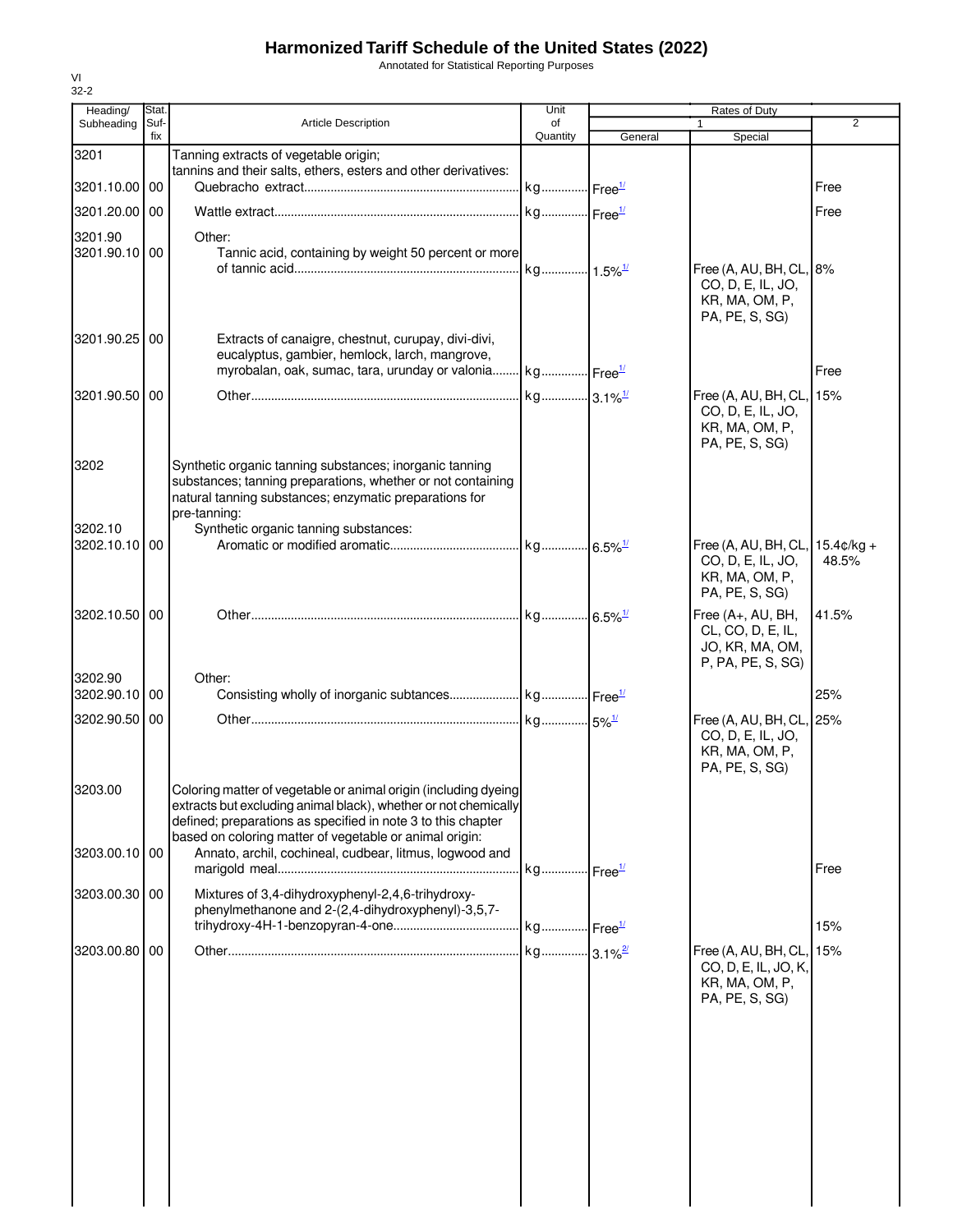Annotated for Statistical Reporting Purposes

| Heading/                         | Stat. |                                                                                                                                                                                                                                                                                                                                                                                                                                                                                                                                                                                                                                                                                                                                                                                                                                                                                                                                                                                                                                                                                                                                                                                                                                                                                                                                                                                                                                                                                                                                                                                                                                                                                                                                                                                                                   | Unit     |         | Rates of Duty                                                                                                                               |                |
|----------------------------------|-------|-------------------------------------------------------------------------------------------------------------------------------------------------------------------------------------------------------------------------------------------------------------------------------------------------------------------------------------------------------------------------------------------------------------------------------------------------------------------------------------------------------------------------------------------------------------------------------------------------------------------------------------------------------------------------------------------------------------------------------------------------------------------------------------------------------------------------------------------------------------------------------------------------------------------------------------------------------------------------------------------------------------------------------------------------------------------------------------------------------------------------------------------------------------------------------------------------------------------------------------------------------------------------------------------------------------------------------------------------------------------------------------------------------------------------------------------------------------------------------------------------------------------------------------------------------------------------------------------------------------------------------------------------------------------------------------------------------------------------------------------------------------------------------------------------------------------|----------|---------|---------------------------------------------------------------------------------------------------------------------------------------------|----------------|
| Subheading                       | Suf-  | <b>Article Description</b>                                                                                                                                                                                                                                                                                                                                                                                                                                                                                                                                                                                                                                                                                                                                                                                                                                                                                                                                                                                                                                                                                                                                                                                                                                                                                                                                                                                                                                                                                                                                                                                                                                                                                                                                                                                        | of       |         |                                                                                                                                             | $\overline{2}$ |
| 3204<br>3204.11<br>3204.11.10 00 | fix   | Synthetic organic coloring matter, whether or not chemically<br>defined; preparations as specified in note 3 to this chapter<br>based on synthetic organic coloring matter; synthetic organic<br>products of a kind used as fluorescent brightening agents or<br>as luminophores, whether or not chemically defined:<br>Synthetic organic coloring matter and preparations based<br>thereon as specified in note 3 to this chapter:<br>Disperse dyes and preparations based thereon:<br>Disperse blue 19, 26, 26:1, 35, 55, 56, 58, 72, 73,<br>79, 83, 84, 93, 95, 122, 125, 126, 128, 148, 154,<br>165, 180, 183, 185, 200, 284, 285, 288, 289, 295,<br>296; Disperse brown 19; Disperse green 9;<br>Disperse orange 7, 13, 20, 31, 32, 42, 47, 48, 54,<br>56, 60, 63, 70, 80, 96, 127, 137, 139; Disperse<br>red 44, 46, 72, 73, 90, 93, 107, 118, 121, 122,<br>131, 133, 134, 151, 169, 184, 185, 202, 203, 224,<br>277, 278, 279, 282, 288, 303, 310; Disperse violet<br>23, 33, 35, 48, 57, 63; Disperse yellow 13, 44, 58,<br>63, 65, 82, 85, 91, 107, 119, 122, 124, 126, 139,<br>182, 183, 184, 202, 204; Dyes containing, by<br>weight-- 12.7 percent Disperse Yellow 1, 32.3<br>percent Disperse Orange 1, 19.8 percent Disperse<br>Blue 35, and 35.2 percent Disperse Blue 3; Dyes<br>containing, by weight-- 39.0 percent Disperse<br>Yellow 39, 28.0 percent Disperse Orange 25, and<br>33.0 percent Disperse Violet 27; Dyes containing,<br>by weight-- 89.4 percent Disperse Violet 27, and<br>10.6 percent Disperse Green 9; Dyes containing,<br>by weight-- 67.7 percent Disperse Blue 35, 14.2<br>percent Disperse Yellow 1, and 18.1 percent<br>Disperse Orange 1; Dyes containing, by weight--<br>74.3 percent Disperse Blue 285, 18.0 percent<br>Disperse Brown 19, and 7.7 percent Disperse | Quantity | General | Special<br>Free (A+, AU, BH,                                                                                                                | 52.5%          |
| 3204.11.15 00                    |       |                                                                                                                                                                                                                                                                                                                                                                                                                                                                                                                                                                                                                                                                                                                                                                                                                                                                                                                                                                                                                                                                                                                                                                                                                                                                                                                                                                                                                                                                                                                                                                                                                                                                                                                                                                                                                   |          |         | CL, CO, D, E, IL,<br>JO, KR, MA, OM,<br>P, PA, PE, S, SG)<br>Free (A+, AU, BH,<br>CL, CO, D, E, IL,<br>JO, KR, MA, OM,<br>P, PA, PE, S, SG) | 51.9%          |
| 3204.11.18 00                    |       | N-[2-[(2,6-Dicyano-4-methylphenylazo]-5-<br>(diethylamino)-phenyl] methanesulfonamide; and<br>N-[2-[2,6-Dicyano-4-methylphenylazo]-5-<br>(di-1-propylamino) phenyl]methanesulfonamide kg Free <sup>1/</sup>                                                                                                                                                                                                                                                                                                                                                                                                                                                                                                                                                                                                                                                                                                                                                                                                                                                                                                                                                                                                                                                                                                                                                                                                                                                                                                                                                                                                                                                                                                                                                                                                       |          |         |                                                                                                                                             | 63.5%          |
| 3204.11.35 00                    |       | Other:<br>Products described in additional U.S. note 3                                                                                                                                                                                                                                                                                                                                                                                                                                                                                                                                                                                                                                                                                                                                                                                                                                                                                                                                                                                                                                                                                                                                                                                                                                                                                                                                                                                                                                                                                                                                                                                                                                                                                                                                                            |          |         | Free (A+, AU, BH,<br>CL, CO, D, E, IL,<br>JO, KR, MA, OM,<br>P, PA, PE, S, SG)                                                              | 63.5%          |
| 3204.11.50 00                    |       |                                                                                                                                                                                                                                                                                                                                                                                                                                                                                                                                                                                                                                                                                                                                                                                                                                                                                                                                                                                                                                                                                                                                                                                                                                                                                                                                                                                                                                                                                                                                                                                                                                                                                                                                                                                                                   |          |         | Free (A+, AU, BH,<br>CL, CO, D, E, IL,<br>JO, KR, MA, OM,<br>P, PA, PE, S, SG)                                                              | 63.5%          |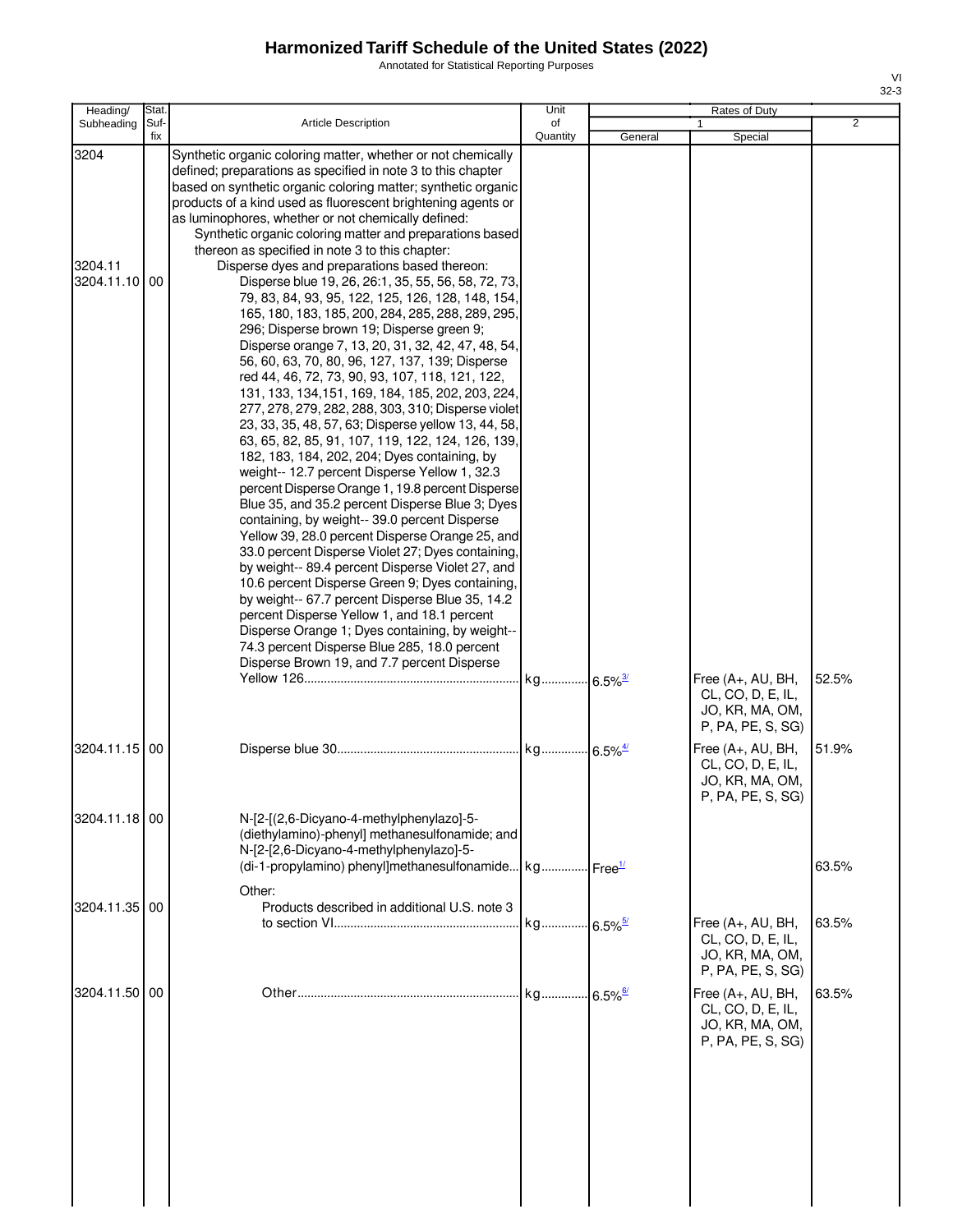Annotated for Statistical Reporting Purposes

| Heading/      | Stat.       |                                                                                                                                                                                                                                                                                                                                                                                         | Unit           |         | Rates of Duty                                                                  |                |
|---------------|-------------|-----------------------------------------------------------------------------------------------------------------------------------------------------------------------------------------------------------------------------------------------------------------------------------------------------------------------------------------------------------------------------------------|----------------|---------|--------------------------------------------------------------------------------|----------------|
| Subheading    | Suf-<br>fix | Article Description                                                                                                                                                                                                                                                                                                                                                                     | of<br>Quantity | General | 1<br>Special                                                                   | $\overline{2}$ |
| 3204 (con.)   |             | Synthetic organic coloring matter, whether or not chemically<br>defined; preparations as specified in note 3 to this chapter<br>based on synthetic organic coloring matter; synthetic organic<br>products of a kind used as fluorescent brightening agents or<br>as luminophores, whether or not chemically defined: (con.)<br>Synthetic organic coloring matter and preparations based |                |         |                                                                                |                |
| 3204.12       |             | thereon as specified in note 3 to this chapter: (con.)<br>Acid dyes, whether or not premetallized, and<br>preparations based thereon; mordant dyes and<br>preparations based thereon:                                                                                                                                                                                                   |                |         |                                                                                |                |
| 3204.12.05 00 |             | Acid black 210 powder and presscake kg Free <sup>1/</sup>                                                                                                                                                                                                                                                                                                                               |                |         |                                                                                | 72%            |
| 3204.12.13 00 |             |                                                                                                                                                                                                                                                                                                                                                                                         |                |         |                                                                                | 51%            |
| 3204.12.17    | 00          | Acid black 31, 50, 94, 129; Acid blue 54, 127, 129,<br>143; Acid brown 44, 46, 48, 58, 188, 189; Acid<br>green 40; Acid red 130, 145, 174, 211; Acid violet<br>31, 41, 48; Acid yellow 2, 75; Mordant black 8;                                                                                                                                                                          |                |         |                                                                                |                |
|               |             | Mordant green 47; andMordant red 17, 27 kg 6.5% <sup>1/</sup>                                                                                                                                                                                                                                                                                                                           |                |         | Free (A+, AU, BH,<br>CL, CO, D, E, IL,<br>JO, KR, MA, OM,<br>P, PA, PE, S, SG) | 51%            |
|               |             |                                                                                                                                                                                                                                                                                                                                                                                         |                |         |                                                                                |                |
|               |             |                                                                                                                                                                                                                                                                                                                                                                                         |                |         |                                                                                |                |
|               |             |                                                                                                                                                                                                                                                                                                                                                                                         |                |         |                                                                                |                |
|               |             |                                                                                                                                                                                                                                                                                                                                                                                         |                |         |                                                                                |                |
|               |             |                                                                                                                                                                                                                                                                                                                                                                                         |                |         |                                                                                |                |
|               |             |                                                                                                                                                                                                                                                                                                                                                                                         |                |         |                                                                                |                |
|               |             |                                                                                                                                                                                                                                                                                                                                                                                         |                |         |                                                                                |                |
|               |             |                                                                                                                                                                                                                                                                                                                                                                                         |                |         |                                                                                |                |
|               |             |                                                                                                                                                                                                                                                                                                                                                                                         |                |         |                                                                                |                |
|               |             |                                                                                                                                                                                                                                                                                                                                                                                         |                |         |                                                                                |                |
|               |             |                                                                                                                                                                                                                                                                                                                                                                                         |                |         |                                                                                |                |
|               |             |                                                                                                                                                                                                                                                                                                                                                                                         |                |         |                                                                                |                |
|               |             |                                                                                                                                                                                                                                                                                                                                                                                         |                |         |                                                                                |                |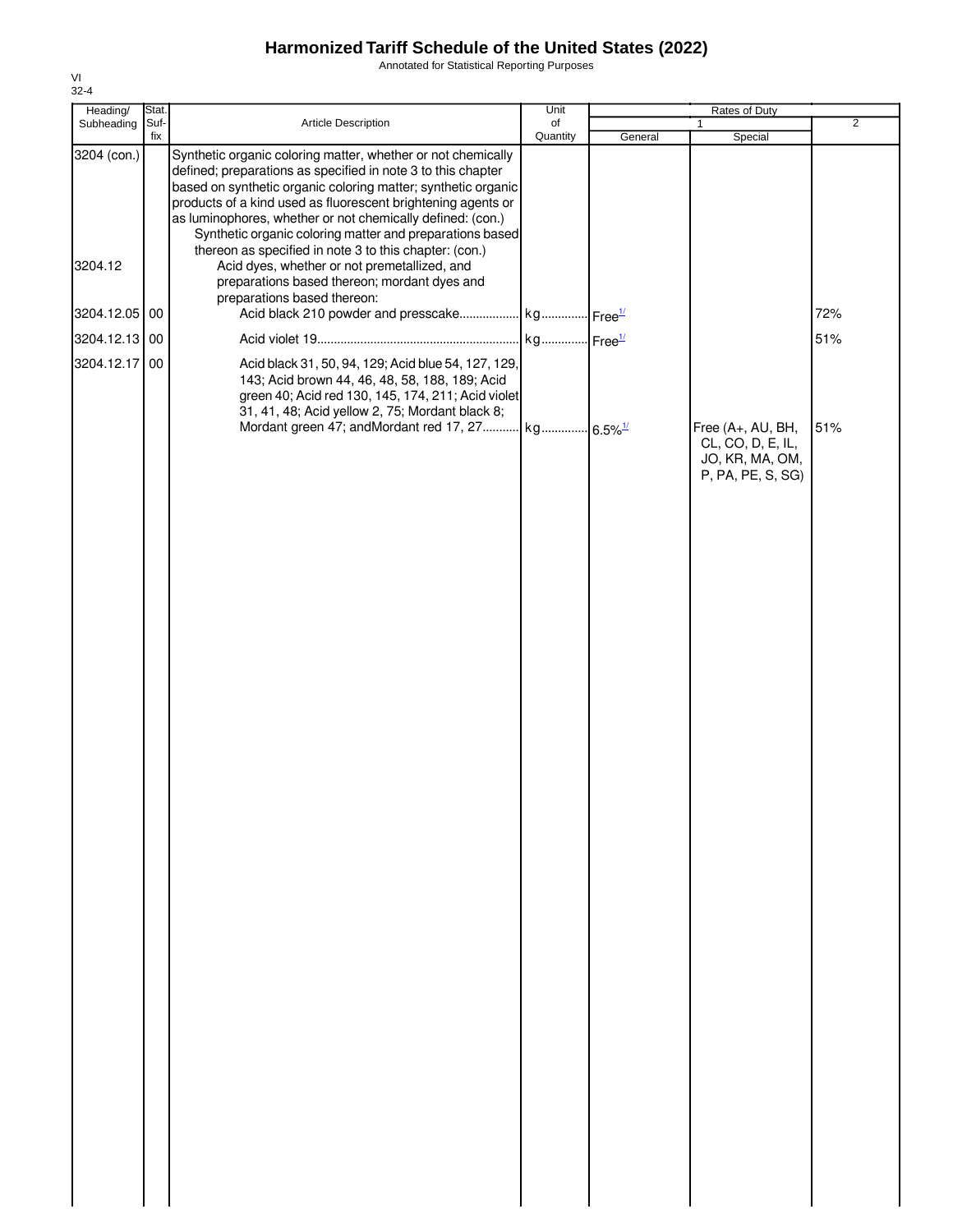Annotated for Statistical Reporting Purposes

| Heading/                                          | Stat.       |                                                                                                                                                                                                                                                                                                                                                                                                                                                                                                                                                                                                                                                                                                                                                                                                                                                                                                                                                                                                                                                                                                                                                                                                                                                                                                                                                                                                                                                                                                                                                                                                                                                                                                                                                                                                                                                                                                                                                                                                                                                                                                                                                                                                                                                                                                                                                                                                                                   | Unit                   |         | Rates of Duty                                                                       |   |
|---------------------------------------------------|-------------|-----------------------------------------------------------------------------------------------------------------------------------------------------------------------------------------------------------------------------------------------------------------------------------------------------------------------------------------------------------------------------------------------------------------------------------------------------------------------------------------------------------------------------------------------------------------------------------------------------------------------------------------------------------------------------------------------------------------------------------------------------------------------------------------------------------------------------------------------------------------------------------------------------------------------------------------------------------------------------------------------------------------------------------------------------------------------------------------------------------------------------------------------------------------------------------------------------------------------------------------------------------------------------------------------------------------------------------------------------------------------------------------------------------------------------------------------------------------------------------------------------------------------------------------------------------------------------------------------------------------------------------------------------------------------------------------------------------------------------------------------------------------------------------------------------------------------------------------------------------------------------------------------------------------------------------------------------------------------------------------------------------------------------------------------------------------------------------------------------------------------------------------------------------------------------------------------------------------------------------------------------------------------------------------------------------------------------------------------------------------------------------------------------------------------------------|------------------------|---------|-------------------------------------------------------------------------------------|---|
| Subheading                                        | Suf-<br>fix | <b>Article Description</b>                                                                                                                                                                                                                                                                                                                                                                                                                                                                                                                                                                                                                                                                                                                                                                                                                                                                                                                                                                                                                                                                                                                                                                                                                                                                                                                                                                                                                                                                                                                                                                                                                                                                                                                                                                                                                                                                                                                                                                                                                                                                                                                                                                                                                                                                                                                                                                                                        | of<br>Quantity         | General | Special                                                                             | 2 |
| 3204 (con.)<br>3204.12<br>(con.)<br>3204.12.20 00 |             | Synthetic organic coloring matter, whether or not chemically<br>defined; preparations as specified in note 3 to this chapter<br>based on synthetic organic coloring matter; synthetic organic<br>products of a kind used as fluorescent brightening agents or<br>as luminophores, whether or not chemically defined: (con.)<br>Synthetic organic coloring matter and preparations based<br>thereon as specified in note 3 to this chapter: (con.)<br>Acid dyes, whether or not premetallized, and<br>preparations based thereon; mordant dyes and<br>preparations based thereon: (con.)<br>Acid black 61, 63, 76, 83, 117, 127, 131, 132, 139,<br>164, 170, 177, 183, 188, 194, 199, 211; Acid blue<br>1, 47, 60, 61, 66, 72, 81, 82, 83, 90, 98, 102, 112,<br>123, 126, 127:1, 130, 133, 140, 142, 147, 151,<br>172, 175, 182, 185, 193, 204, 205, 208, 209, 221,<br>225, 229, 239, 242, 247, 250, 252, 254, 260, 261,<br>264, 266, 268, 280, 284, 288, 290, 296, 312, 317,<br>318; Acid brown 10, 11, 12, 30, 33, 45, 50, 52, 68,<br>83, 85, 100, 101, 103, 104, 105, 106, 126, 127,<br>147, 158, 160, 161, 162, 163, 165, 180, 191, 224,<br>226, 227, 235, 237, 239, 248, 266, 267, 270, 276,<br>282, 283, 289, 290, 291, 298, 304, 311, 314, 315,<br>321, 322, 324, 325, 330, 331, 355, 357, 358, 359,<br>360, 361, 362, 384; Acid green 9, 26, 28, 41, 43,<br>60, 68, 70, 71, 73, 80, 82, 84, 89, 92, 93, 94, 108,<br>112; Acid orange 3, 19, 28, 33, 43, 47, 61, 86, 89,<br>92, 94, 102, 107, 126, 135, 142, 144; Acid red 37,<br>42, 48, 52, 57, 58, 92, 111, 118, 127, 131, 138,<br>143, 155, 161, 183, 199, 213, 215, 216, 226, 227<br>228, 249, 252, 257, 259, 260, 261, 263, 274, 281,<br>282, 283, 301, 303, 310, 315, 330, 331, 332, 336,<br>347, 357, 359, 360, 361, 362, 380, 392, 394, 396;<br>Acid violet 9, 34, 36, 47, 66, 75, 80, 90, 103, 109,<br>111, 121; Acid yellow 7, 35, 64, 70, 72, 96, 98,<br>111, 127, 136, 155, 167, 183, 184, 194, 195, 199,<br>218, 221, 223, 227; Copper<br>phthalocyanine-3,3',4,4'-tetrasulfonic acid; Copper<br>phthalocyanine-4,4',4",4"'-tetrasulfonic acid; Dyes<br>containing, by weight--24.2 percent Acid Yellow<br>135, 21.7 percent Acid Orange 51, and 54.1<br>percent Acid Blue 113; Dyes containing, by<br>weight-- 10.1 percent Acid Yellow 64, 11.6 percent<br>Acid Orange 51, 26.3 percent Acid Blue 113, 50.5<br>percent Acid Black 172, and 1.5 percent Acid | kg 6.5% <sup>7/1</sup> |         | Free (A, AU, BH, CL, 53.4%<br>CO, D, E, IL, JO,<br>KR, MA, OM, P,<br>PA, PE, S, SG) |   |
| 3204.12.30 00                                     |             | Mordant black 75; Mordant blue 1; Mordant brown                                                                                                                                                                                                                                                                                                                                                                                                                                                                                                                                                                                                                                                                                                                                                                                                                                                                                                                                                                                                                                                                                                                                                                                                                                                                                                                                                                                                                                                                                                                                                                                                                                                                                                                                                                                                                                                                                                                                                                                                                                                                                                                                                                                                                                                                                                                                                                                   | kg 6.5% <sup>1/</sup>  |         | Free (A, AU, BH, CL, 50.5%<br>CO, D, E, IL, JO,<br>KR, MA, OM, P,<br>PA, PE, S, SG) |   |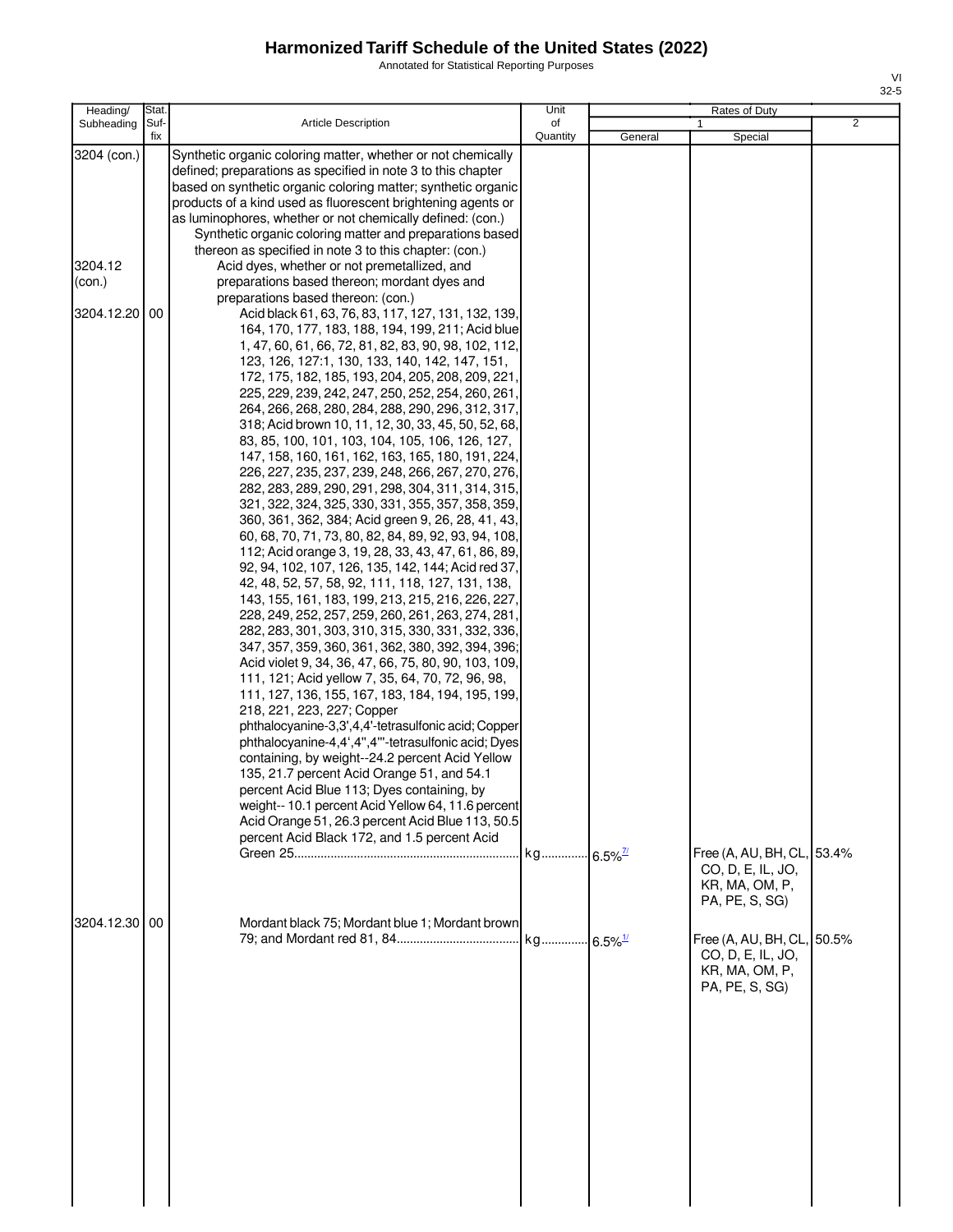Annotated for Statistical Reporting Purposes

| Heading/                         | Stat.      |                                                                                                                                                                                                                                                                                                                                                                                                                                                                                                                                                   | Unit     |                       | Rates of Duty                                                                     |                |
|----------------------------------|------------|---------------------------------------------------------------------------------------------------------------------------------------------------------------------------------------------------------------------------------------------------------------------------------------------------------------------------------------------------------------------------------------------------------------------------------------------------------------------------------------------------------------------------------------------------|----------|-----------------------|-----------------------------------------------------------------------------------|----------------|
| Subheading                       | Suf-       | Article Description                                                                                                                                                                                                                                                                                                                                                                                                                                                                                                                               | of       |                       | $\mathbf{1}$                                                                      | $\overline{2}$ |
| 3204 (con.)<br>3204.12<br>(con.) | fix        | Synthetic organic coloring matter, whether or not chemically<br>defined; preparations as specified in note 3 to this chapter<br>based on synthetic organic coloring matter; synthetic organic<br>products of a kind used as fluorescent brightening agents or<br>as luminophores, whether or not chemically defined: (con.)<br>Synthetic organic coloring matter and preparations based<br>thereon as specified in note 3 to this chapter: (con.)<br>Acid dyes, whether or not premetallized, and<br>preparations based thereon; mordant dyes and | Quantity | General               | Special                                                                           |                |
|                                  |            | preparations based thereon: (con.)                                                                                                                                                                                                                                                                                                                                                                                                                                                                                                                |          |                       |                                                                                   |                |
|                                  |            | Other:                                                                                                                                                                                                                                                                                                                                                                                                                                                                                                                                            |          |                       |                                                                                   |                |
| 3204.12.45                       | 00         | Products described in additional U.S. note 3                                                                                                                                                                                                                                                                                                                                                                                                                                                                                                      |          |                       | Free (A, AU, BH, CL, 72%<br>CO, D, E, IL, JO,<br>KR, MA, OM, P,<br>PA, PE, S, SG) |                |
| 3204.12.50                       |            |                                                                                                                                                                                                                                                                                                                                                                                                                                                                                                                                                   |          | $6.5\%$ <sup>9/</sup> | Free (A, AU, BH, CL, 72%                                                          |                |
|                                  | $10$<br>20 | FD&C red 40 (CAS No. 25956-17-6) kg<br>FD&C yellow 5 (CAS No. 1934-21-0) kg                                                                                                                                                                                                                                                                                                                                                                                                                                                                       |          |                       | CO, D, E, IL, JO,<br>KR, MA, OM, P,<br>PA, PE, S, SG)                             |                |
|                                  | 30         | FD&C yellow 6 (CAS No. 2783-94-0) kg                                                                                                                                                                                                                                                                                                                                                                                                                                                                                                              |          |                       |                                                                                   |                |
|                                  | 90         |                                                                                                                                                                                                                                                                                                                                                                                                                                                                                                                                                   |          |                       |                                                                                   |                |
|                                  |            |                                                                                                                                                                                                                                                                                                                                                                                                                                                                                                                                                   |          |                       |                                                                                   |                |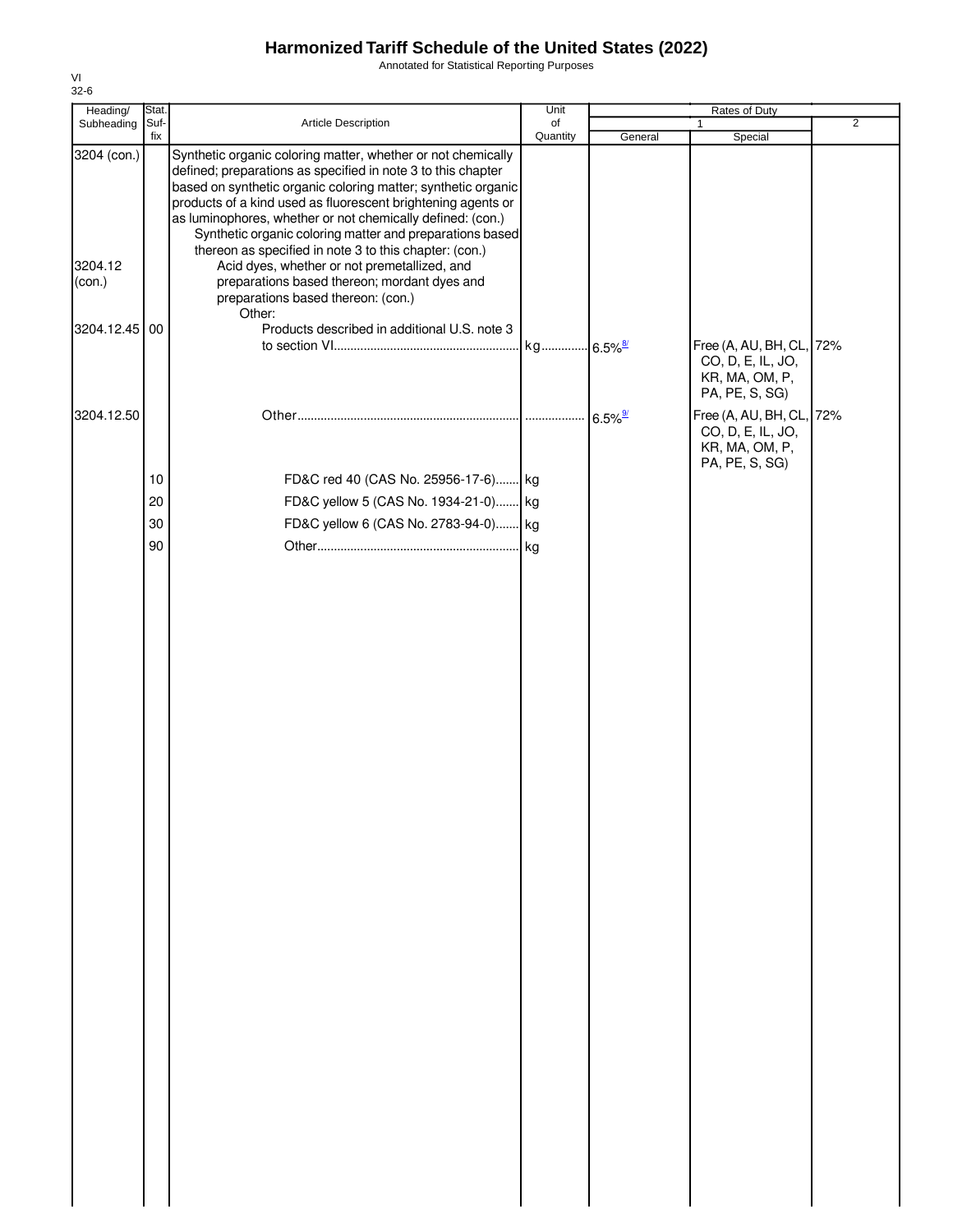Annotated for Statistical Reporting Purposes

| Heading/                                | Stat.       |                                                                                                                                                                                                                                                                                                                                                                                                                                                                                                                                                                                                                                                                                                                                                                               | Unit     |         | Rates of Duty                                                                                                            |                |
|-----------------------------------------|-------------|-------------------------------------------------------------------------------------------------------------------------------------------------------------------------------------------------------------------------------------------------------------------------------------------------------------------------------------------------------------------------------------------------------------------------------------------------------------------------------------------------------------------------------------------------------------------------------------------------------------------------------------------------------------------------------------------------------------------------------------------------------------------------------|----------|---------|--------------------------------------------------------------------------------------------------------------------------|----------------|
| Subheading                              | Suf-<br>fix | Article Description                                                                                                                                                                                                                                                                                                                                                                                                                                                                                                                                                                                                                                                                                                                                                           | of       |         | 1                                                                                                                        | $\overline{2}$ |
| 3204 (con.)<br>3204.13<br>3204.13.10 00 |             | Synthetic organic coloring matter, whether or not chemically<br>defined; preparations as specified in note 3 to this chapter<br>based on synthetic organic coloring matter; synthetic organic<br>products of a kind used as fluorescent brightening agents or<br>as luminophores, whether or not chemically defined: (con.)<br>Synthetic organic coloring matter and preparations based<br>thereon as specified in note 3 to this chapter: (con.)<br>Basic dyes and preparations based thereon:<br>Basic black 7; Basic blue 41, 45, 48, 55, 62, 66,<br>70, 71, 78, 80, 81, 120, 141; Basic green 6, 8;<br>Basic orange 30, 35, 36, 37, 43, 44, 48; Basic red<br>22, 23, 28, 29, 43, 44, 46, 58, 75, 100; Basic violet<br>2, 22, 25, 37, 38; and Basic yellow 19, 23, 24, 25, | Quantity | General | Special                                                                                                                  |                |
| 3204.13.20 00                           |             |                                                                                                                                                                                                                                                                                                                                                                                                                                                                                                                                                                                                                                                                                                                                                                               |          |         | Free (A+, AU, BH,<br>CL, CO, D, E, IL,<br>JO, KR, MA, OM,<br>P, PA, PE, S, SG)<br>Free (A+, AU, BH,<br>CL, CO, D, E, IL, | 52.3%<br>51.5% |
| 3204.13.25 00                           |             | Basic blue 3; Basic red 14; and Basic yellow 1, 11,                                                                                                                                                                                                                                                                                                                                                                                                                                                                                                                                                                                                                                                                                                                           |          |         | JO, KR, MA, OM,<br>P, PA, PE, S, SG)                                                                                     |                |
|                                         |             |                                                                                                                                                                                                                                                                                                                                                                                                                                                                                                                                                                                                                                                                                                                                                                               |          |         | Free (A+, AU, BH,<br>CL, CO, D, E, IL,<br>JO, KR, MA, OM,<br>P, PA, PE, S, SG)                                           | 65.4%          |
| 3204.13.45 00                           |             | 3,7-Bis(dimethylamino) phenazathionium chloride<br>Other:                                                                                                                                                                                                                                                                                                                                                                                                                                                                                                                                                                                                                                                                                                                     |          |         |                                                                                                                          | 71.7%          |
| 3204.13.60                              | 00          | Products described in additional U.S. note 3                                                                                                                                                                                                                                                                                                                                                                                                                                                                                                                                                                                                                                                                                                                                  |          |         | Free (A+, AU, BH,<br>CL, CO, D, E, IL,<br>JO, K, KR, MA,<br>OM, P, PA, PE, S,                                            | 71.7%          |
| 3204.13.80 00                           |             |                                                                                                                                                                                                                                                                                                                                                                                                                                                                                                                                                                                                                                                                                                                                                                               |          |         | SG)<br>Free (A+, AU, BH,<br>CL, CO, D, E, IL,<br>JO, K, KR, MA,<br>OM, P, PA, PE, S,<br>SG)                              | 71.7%          |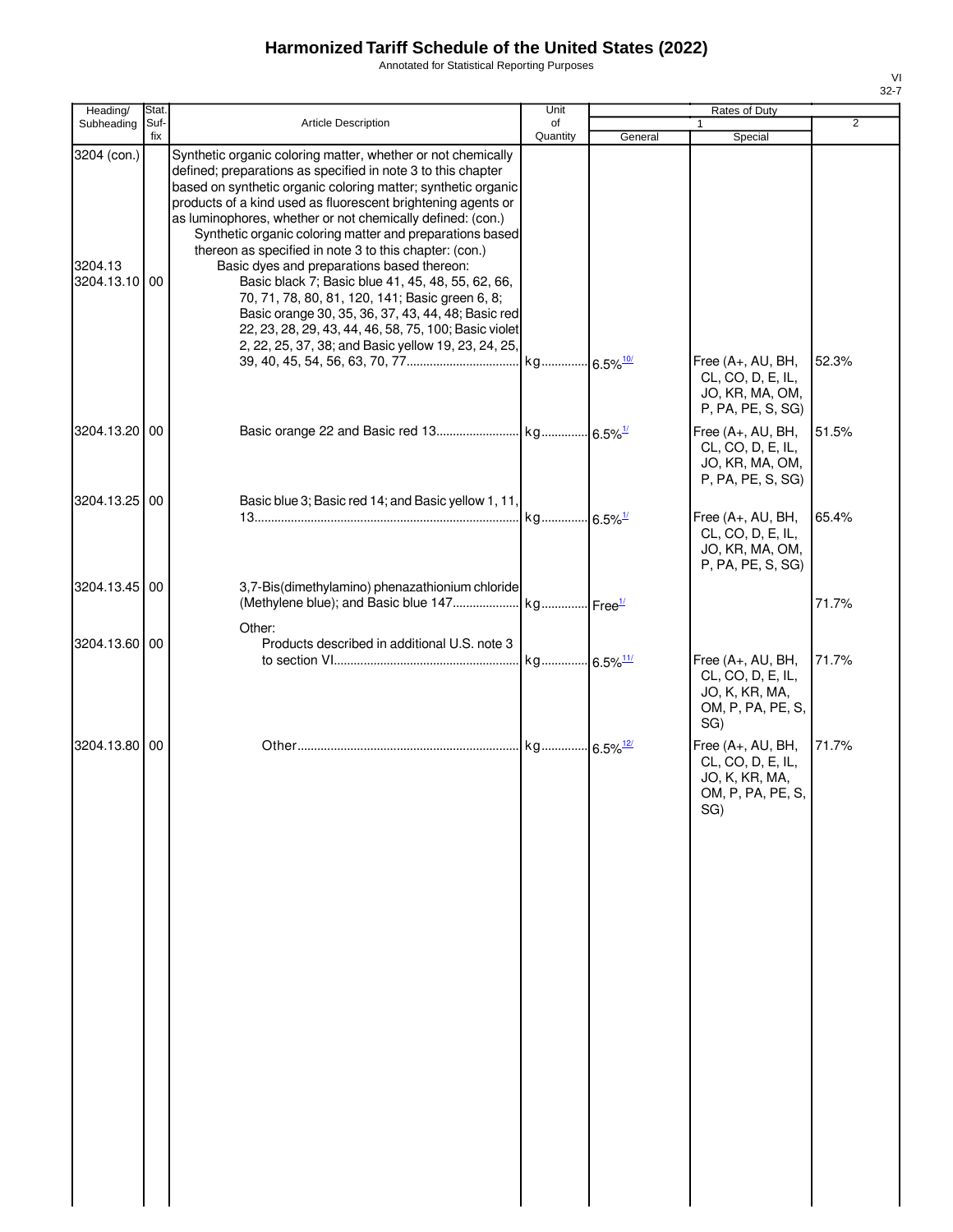Annotated for Statistical Reporting Purposes

| Heading/                                | Stat.       |                                                                                                                                                                                                                                                                                                                                                                                                                                                                                                                                                                                                               | Unit                   |         | Rates of Duty                                                                  |                |
|-----------------------------------------|-------------|---------------------------------------------------------------------------------------------------------------------------------------------------------------------------------------------------------------------------------------------------------------------------------------------------------------------------------------------------------------------------------------------------------------------------------------------------------------------------------------------------------------------------------------------------------------------------------------------------------------|------------------------|---------|--------------------------------------------------------------------------------|----------------|
| Subheading                              | Suf-<br>fix | <b>Article Description</b>                                                                                                                                                                                                                                                                                                                                                                                                                                                                                                                                                                                    | of<br>Quantity         | General | 1<br>Special                                                                   | $\overline{2}$ |
| 3204 (con.)<br>3204.14<br>3204.14.10 00 |             | Synthetic organic coloring matter, whether or not chemically<br>defined; preparations as specified in note 3 to this chapter<br>based on synthetic organic coloring matter; synthetic organic<br>products of a kind used as fluorescent brightening agents or<br>as luminophores, whether or not chemically defined: (con.)<br>Synthetic organic coloring matter and preparations based<br>thereon as specified in note 3 to this chapter: (con.)<br>Direct dyes and preparations based thereon:<br>Direct black 62, 91; Direct blue 92, 106, 108, 109,<br>160, 172; Direct brown 103, 115, 116; Direct green |                        |         | Free (A+, AU, BH,                                                              | 51.5%          |
| 3204.14.20 00                           |             | Direct black 51, 69, 112, 114, 118, 122; Direct<br>blue 74, 77, 85, 90, 156, 158, 158:1, 207, 211,<br>225, 244, 267; Direct brown 97, 113, 157, 169,<br>170, 200, 212, 214; Direct green 33, 59, 67, 68;<br>Direct orange 17, 60, 105, 106, 107, 118; Direct<br>red 9, 89, 92, 95, 111, 127, 173, 207, 221; Direct                                                                                                                                                                                                                                                                                            |                        |         | CL, CO, D, E, IL,<br>JO, KR, MA, OM,<br>P, PA, PE, S, SG)                      |                |
|                                         |             | violet 47, 93; and Direct yellow 27, 39, 68, 93, 95,                                                                                                                                                                                                                                                                                                                                                                                                                                                                                                                                                          |                        |         | Free (A+, AU, BH,<br>CL, CO, D, E, IL,<br>JO, KR, MA, OM,<br>P, PA, PE, S, SG) | 54.7%          |
| 3204.14.25 00                           |             | Direct blue 86; Direct red 83; and Direct yellow<br>Other:                                                                                                                                                                                                                                                                                                                                                                                                                                                                                                                                                    | kg 6.5% <sup>1/</sup>  |         | Free (A+, AU, BH,<br>CL, CO, D, E, IL,<br>JO, KR, MA, OM,<br>P, PA, PE, S, SG) | 67.3%          |
| 3204.14.30 00                           |             | Products described in additional U.S. note 3                                                                                                                                                                                                                                                                                                                                                                                                                                                                                                                                                                  | kg 6.5% <sup>1/</sup>  |         | Free (A+, AU, BH,<br>CL, CO, D, E, IL,<br>JO, KR, MA, OM,<br>P, PA, PE, S, SG) | 67.3%          |
| 3204.14.50 00                           |             |                                                                                                                                                                                                                                                                                                                                                                                                                                                                                                                                                                                                               | kg 6.5% <sup>13/</sup> |         | Free (A+, AU, BH,<br>CL, CO, D, E, IL,<br>JO, KR, MA, OM,<br>P, PA, PE, S, SG) | 67.3%          |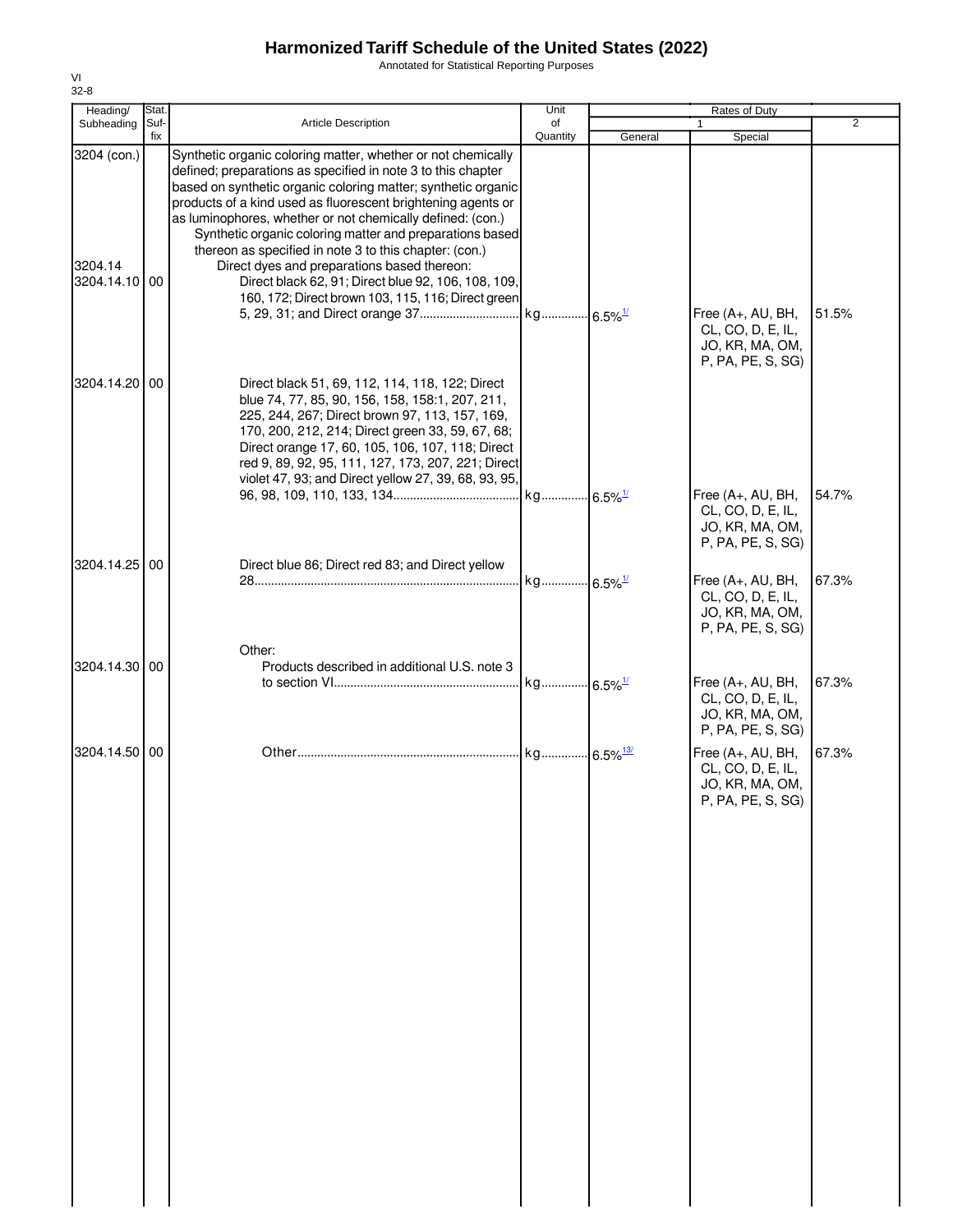Annotated for Statistical Reporting Purposes

| Heading/      | Stat        |                                                                                                                                                                                                                                                                                                                                                                                         | Unit                   |         | <b>Rates of Duty</b>                                                             |                 |
|---------------|-------------|-----------------------------------------------------------------------------------------------------------------------------------------------------------------------------------------------------------------------------------------------------------------------------------------------------------------------------------------------------------------------------------------|------------------------|---------|----------------------------------------------------------------------------------|-----------------|
| Subheading    | Suf-<br>fix | <b>Article Description</b>                                                                                                                                                                                                                                                                                                                                                              | of<br>Quantity         | General | 1<br>Special                                                                     | $\overline{2}$  |
| 3204 (con.)   |             | Synthetic organic coloring matter, whether or not chemically<br>defined; preparations as specified in note 3 to this chapter<br>based on synthetic organic coloring matter; synthetic organic<br>products of a kind used as fluorescent brightening agents or<br>as luminophores, whether or not chemically defined: (con.)<br>Synthetic organic coloring matter and preparations based |                        |         |                                                                                  |                 |
| 3204.15       |             | thereon as specified in note 3 to this chapter: (con.)<br>Vat dyes (including those usable in that state as<br>pigments) and preparations based thereon:                                                                                                                                                                                                                                |                        |         |                                                                                  |                 |
| 3204.15.10 00 |             | Vat blue 1 (synthetic indigo),"Colour Index No.                                                                                                                                                                                                                                                                                                                                         | kg 6.5% <sup>14/</sup> |         | Free (A+, AU, BH,<br>CL, CO, D, E, IL,<br>JO, KR, MA, OM,<br>P, PA, PE, S, SG)   | $6.6¢/kg + 29%$ |
| 3204.15.20 00 |             | Vat brown 3; Vat orange 2, 7; and Vat violet 9,                                                                                                                                                                                                                                                                                                                                         |                        |         | Free (A+, AU, BH,<br>CL, CO, D, E, IL,<br>JO, KR, MA, OM,<br>P, PA, PE, S, SG)   | 64.5%           |
| 3204.15.25 00 |             |                                                                                                                                                                                                                                                                                                                                                                                         |                        |         |                                                                                  | 75.3%           |
| 3204.15.30 00 |             | Solubilized vat blue 5; Solubilized vat orange 1;<br>Solubilized vat yellow 7, 45, 47; Vat black 19, 30,<br>31; Vat blue 5, 16, 19, 21, 66, 67; Vat brown 33,<br>50, 57; Vat green 28, 48; Vat orange 5, 13; Vat red                                                                                                                                                                    |                        |         |                                                                                  |                 |
|               |             |                                                                                                                                                                                                                                                                                                                                                                                         |                        |         | Free (A+, AU, BH,<br>CL, CO, D, E, IL,<br>JO, KR, MA, OM,<br>P, PA, PE, S, SG)   | 48.1%           |
| 3204.15.35 00 |             | Solubilized vat orange 3; Vat blue 2; Vat red 44;                                                                                                                                                                                                                                                                                                                                       |                        |         | Free (A+, AU, BH,<br>CL, CO, D, E, IL,<br>JO, KR, MA, OM,<br>P, PA, PE, S, SG)   | 52.3%           |
| 3204.15.40 00 |             | Other:<br>Products described in additional U.S. note 3                                                                                                                                                                                                                                                                                                                                  |                        |         | Free (A+, AU, BH,<br>CL, CO, D, E, IL,<br>JO, KR, MA, OM,<br>P, PA, PE, S, SG)   | 75.3%           |
| 3204.15.80 00 |             |                                                                                                                                                                                                                                                                                                                                                                                         |                        |         | Free $(A+, AU, BH,$<br>CL, CO, D, E, IL,<br>JO, KR, MA, OM,<br>P, PA, PE, S, SG) | 75.3%           |
|               |             |                                                                                                                                                                                                                                                                                                                                                                                         |                        |         |                                                                                  |                 |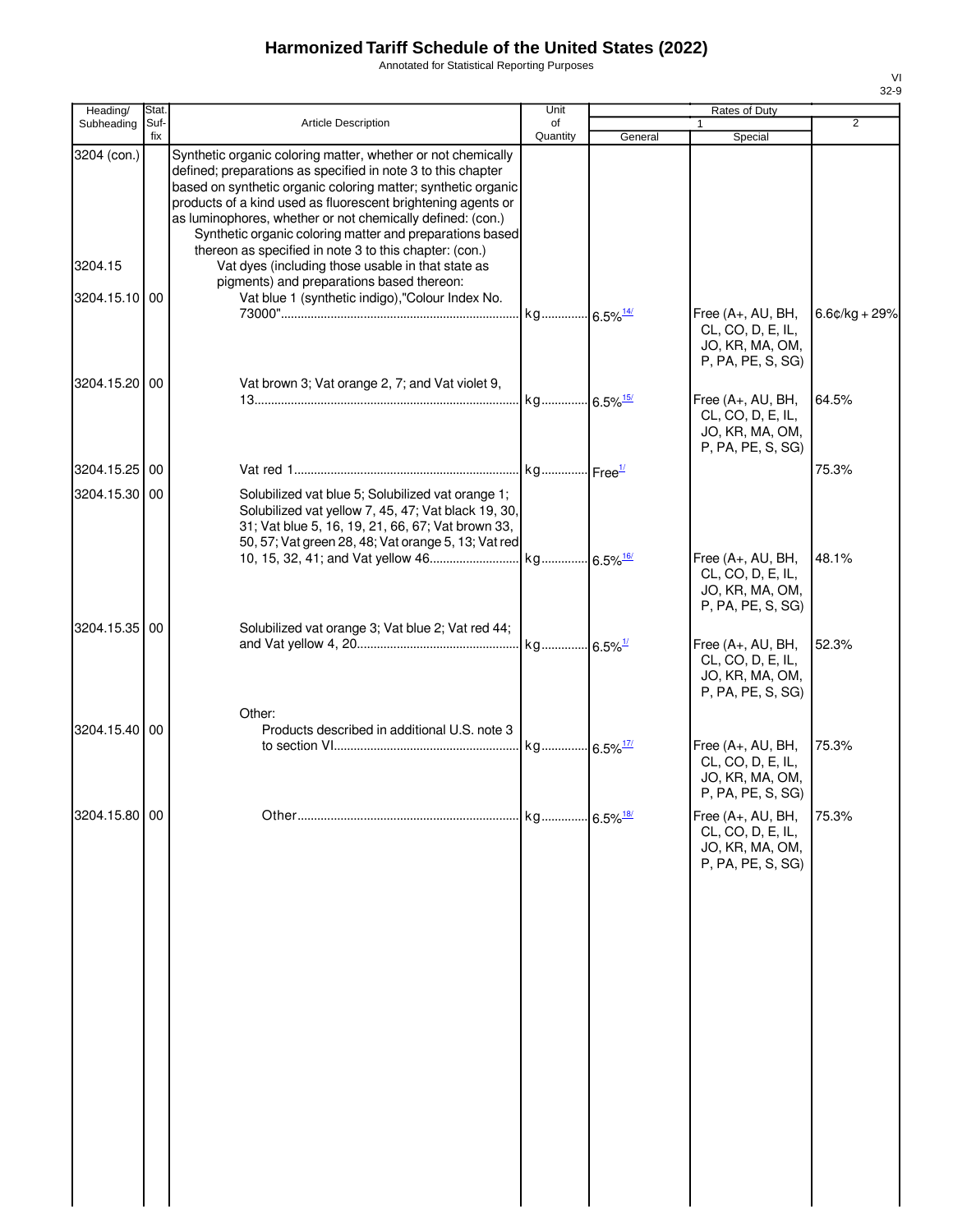Annotated for Statistical Reporting Purposes

| Heading/                                | Stat.       |                                                                                                                                                                                                                                                                                                                                                                                                                                                                                                                                                                                                                                                                                                                                                                                                                                                                                                                                                                                                                                                                                                                                                                                                                                                                                                                                                                                                                                                                       | Unit                   |                         | Rates of Duty                                                                  |                |
|-----------------------------------------|-------------|-----------------------------------------------------------------------------------------------------------------------------------------------------------------------------------------------------------------------------------------------------------------------------------------------------------------------------------------------------------------------------------------------------------------------------------------------------------------------------------------------------------------------------------------------------------------------------------------------------------------------------------------------------------------------------------------------------------------------------------------------------------------------------------------------------------------------------------------------------------------------------------------------------------------------------------------------------------------------------------------------------------------------------------------------------------------------------------------------------------------------------------------------------------------------------------------------------------------------------------------------------------------------------------------------------------------------------------------------------------------------------------------------------------------------------------------------------------------------|------------------------|-------------------------|--------------------------------------------------------------------------------|----------------|
| Subheading                              | Suf-<br>fix | <b>Article Description</b>                                                                                                                                                                                                                                                                                                                                                                                                                                                                                                                                                                                                                                                                                                                                                                                                                                                                                                                                                                                                                                                                                                                                                                                                                                                                                                                                                                                                                                            | of<br>Quantity         | General                 | Special                                                                        | $\overline{2}$ |
| 3204 (con.)<br>3204.16<br>3204.16.10 00 |             | Synthetic organic coloring matter, whether or not chemically<br>defined; preparations as specified in note 3 to this chapter<br>based on synthetic organic coloring matter; synthetic organic<br>products of a kind used as fluorescent brightening agents or<br>as luminophores, whether or not chemically defined: (con.)<br>Synthetic organic coloring matter and preparations based<br>thereon as specified in note 3 to this chapter: (con.)<br>Reactive dyes and preparations based thereon:<br>Reactive black 1; Reactive blue 1, 2, 4; Reactive<br>orange 1; Reactive red 1, 2, 3, 5, 6; and Reactive                                                                                                                                                                                                                                                                                                                                                                                                                                                                                                                                                                                                                                                                                                                                                                                                                                                         |                        |                         | Free (A+, AU, BH,<br>CL, CO, D, E, IL,<br>JO, KR, MA, OM,<br>P, PA, PE, S, SG) | 50.8%          |
| 3204.16.20 00                           |             | Dyes containing, by weight-- 71.0 percent Reactive<br>Yellow 85, and 29.0 percent Reactive Orange 13;<br>Dyes containing, by weight--50.0 percent Reactive<br>Red 120, and 50.0 percent Reactive Yellow 84;<br>Dyes containing, by weight-- 50.0 percent Reactive<br>Blue 74, and 50.0 percent Reactive Blue 63; Dyes<br>containing, by weight--66.7 percent Reactive<br>Orange 12, and 33.3 percent Reactive Red 32;<br>Dyes containing, by weight-- 57.9 percent Reactive<br>Blue 13, and 42.1 percent Reactive Black 41;<br>Reactive black 4, 10, 13, 21, 23, 26, 34, 35, 41;<br>Reactive blue 6, 7, 8, 10, 13, 18, 19, 21, 22, 23,<br>24, 26, 27, 29, 34, 38, 39, 40, 41, 42, 43, 44, 50,<br>51, 52, 63, 65, 66, 67, 69, 73, 74, 75, 77, 78, 79,<br>82, 94, 99, 103, 104, 114, 116, 118, 136, 137,<br>139, 140, 156, 157, 160, 162, 163, 167, 170;<br>Reactive brown 2, 5, 7, 12, 16, 18, 19, 23, 26;<br>Reactive green 5, 6, 8, 12, 15, 16, 19; Reactive<br>orange 3, 5, 9, 10, 11, 15, 20, 29, 33, 34, 35, 41,<br>42, 44, 45, 62, 64, 67, 68, 69, 70, 71, 82, 84, 89;<br>Reactive red 4, 7, 8, 10, 12, 13, 16, 17, 19, 21,<br>24, 29, 30, 32, 40, 42, 44, 45, 49, 55, 56, 66, 78,<br>80, 82, 83, 84, 85, 86, 99, 104, 116, 118, 119,<br>121, 122, 123, 124, 132, 134, 141, 151, 152, 159,<br>179; Reactive violet 3, 6, 12, 23, 24; and Reactive<br>yellow 2, 4, 5, 6, 11, 12, 15, 25, 27, 29, 35, 37, 39,<br>41, 42, 52, 57, 58, 64, 81, 82, 85, 87, 110, 125, |                        |                         |                                                                                |                |
|                                         |             | Other:                                                                                                                                                                                                                                                                                                                                                                                                                                                                                                                                                                                                                                                                                                                                                                                                                                                                                                                                                                                                                                                                                                                                                                                                                                                                                                                                                                                                                                                                |                        |                         | Free (A+, AU, BH,<br>CL, CO, D, E, IL,<br>JO, KR, MA, OM,<br>P, PA, PE, S, SG) | 47.5%          |
| 3204.16.30 00                           |             | Products described in additional U.S. note 3                                                                                                                                                                                                                                                                                                                                                                                                                                                                                                                                                                                                                                                                                                                                                                                                                                                                                                                                                                                                                                                                                                                                                                                                                                                                                                                                                                                                                          | kg 6.5% <sup>20/</sup> |                         | Free (A+, AU, BH,<br>CL, CO, D, E, IL,<br>JO, KR, MA, OM,<br>P, PA, PE, S, SG) | 63.8%          |
| 3204.16.50 00                           |             |                                                                                                                                                                                                                                                                                                                                                                                                                                                                                                                                                                                                                                                                                                                                                                                                                                                                                                                                                                                                                                                                                                                                                                                                                                                                                                                                                                                                                                                                       | kg                     | $-6.5\%$ <sup>21/</sup> | Free (A+, AU, BH,<br>CL, CO, D, E, IL,<br>JO, KR, MA, OM,<br>P, PA, PE, S, SG) | 63.8%          |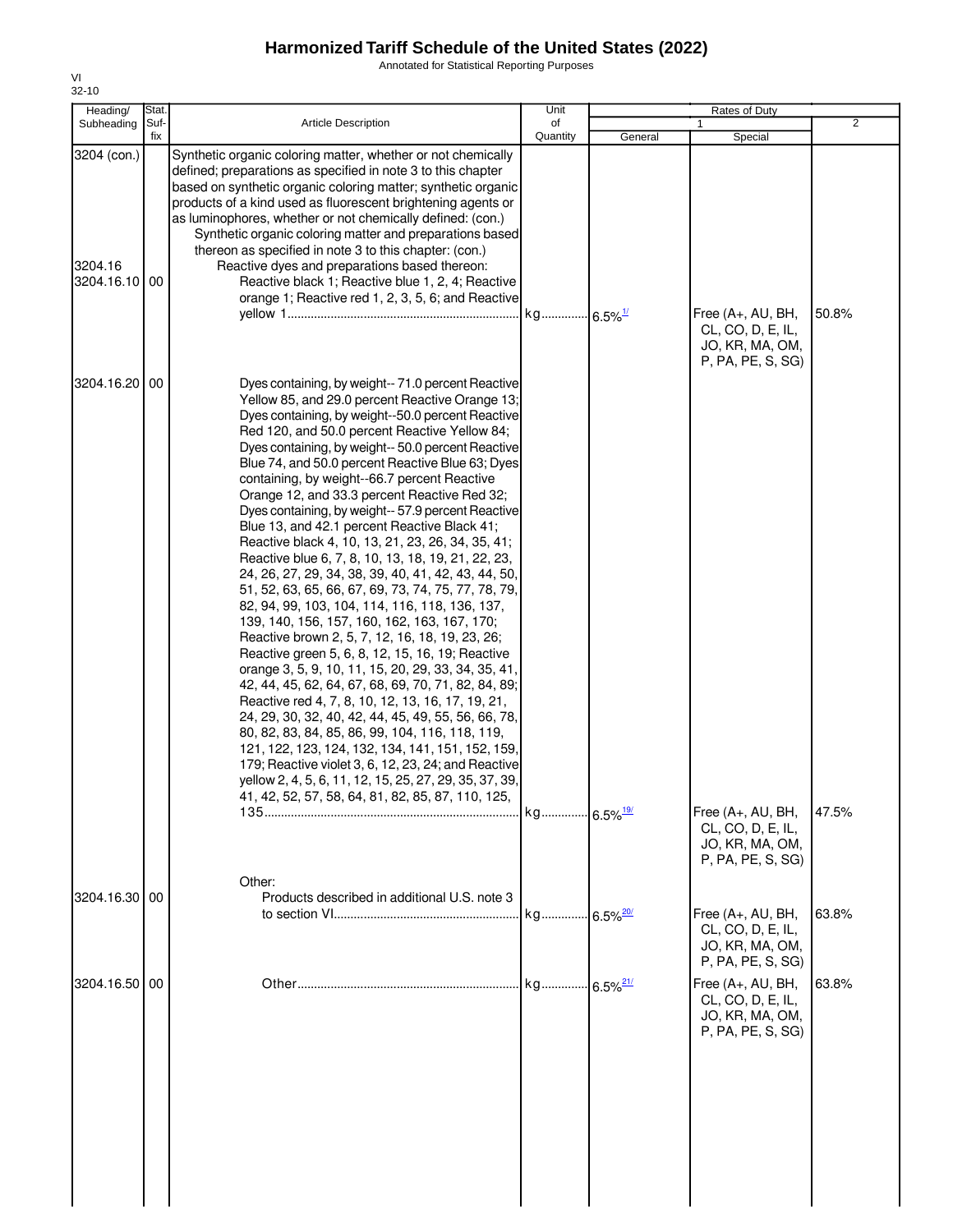Annotated for Statistical Reporting Purposes

| ×<br>I |  |
|--------|--|

| Heading/                             | Stat.          |                                                                                                                                                                                                                                                                                                                                                                                                                                                                                                                                                                                                                                                                                                                                                                                                                                                                   | Unit           |                       | Rates of Duty                                               |                             |
|--------------------------------------|----------------|-------------------------------------------------------------------------------------------------------------------------------------------------------------------------------------------------------------------------------------------------------------------------------------------------------------------------------------------------------------------------------------------------------------------------------------------------------------------------------------------------------------------------------------------------------------------------------------------------------------------------------------------------------------------------------------------------------------------------------------------------------------------------------------------------------------------------------------------------------------------|----------------|-----------------------|-------------------------------------------------------------|-----------------------------|
| Subheading                           | Suf-<br>fix    | <b>Article Description</b>                                                                                                                                                                                                                                                                                                                                                                                                                                                                                                                                                                                                                                                                                                                                                                                                                                        | of<br>Quantity | General               | Special                                                     | $\overline{2}$              |
| 3204 (con.)<br>3204.17<br>3204.17.04 |                | Synthetic organic coloring matter, whether or not chemically<br>defined; preparations as specified in note 3 to this chapter<br>based on synthetic organic coloring matter; synthetic organic<br>products of a kind used as fluorescent brightening agents or<br>as luminophores, whether or not chemically defined: (con.)<br>Synthetic organic coloring matter and preparations based<br>thereon as specified in note 3 to this chapter: (con.)<br>Pigments and preparations based thereon:<br>Pigment black 1; Pigment blue 16, 18; Pigment<br>brown 22, 23, 25, 32; Pigment green 8; Pigment<br>orange 31, 34, 36, 51; Pigment red 9, 14, 34, 48:3,<br>52, 68, 112, 139, 144, 146, 151, 166, 169, 170,<br>171, 175, 176, 177, 180, 185, 188, 192, 199, 208,<br>209, 216, 220, 221; Pigment violet 32; and<br>Pigment yellow 16, 24, 49, 62:1, 81, 93, 95, 97, |                | $6.5\%$ <sup>1/</sup> | Free $(A+, AU, BH,$<br>CL, CO, D, E, IL,<br>JO, KR, MA, OM, | 46.8%                       |
|                                      |                |                                                                                                                                                                                                                                                                                                                                                                                                                                                                                                                                                                                                                                                                                                                                                                                                                                                                   |                |                       | P, PA, PE, S, SG)                                           |                             |
|                                      | 05             |                                                                                                                                                                                                                                                                                                                                                                                                                                                                                                                                                                                                                                                                                                                                                                                                                                                                   |                |                       |                                                             |                             |
|                                      | 15             |                                                                                                                                                                                                                                                                                                                                                                                                                                                                                                                                                                                                                                                                                                                                                                                                                                                                   |                |                       |                                                             |                             |
|                                      | 20             |                                                                                                                                                                                                                                                                                                                                                                                                                                                                                                                                                                                                                                                                                                                                                                                                                                                                   |                |                       |                                                             |                             |
|                                      | 25             |                                                                                                                                                                                                                                                                                                                                                                                                                                                                                                                                                                                                                                                                                                                                                                                                                                                                   |                |                       |                                                             |                             |
|                                      | 30             |                                                                                                                                                                                                                                                                                                                                                                                                                                                                                                                                                                                                                                                                                                                                                                                                                                                                   |                |                       |                                                             |                             |
|                                      | 35             |                                                                                                                                                                                                                                                                                                                                                                                                                                                                                                                                                                                                                                                                                                                                                                                                                                                                   |                |                       |                                                             |                             |
| 3204.17.08 00                        | 85             | Pigment red 178; Pigment yellow 101, 138 kg Free <sup>1/</sup>                                                                                                                                                                                                                                                                                                                                                                                                                                                                                                                                                                                                                                                                                                                                                                                                    |                |                       |                                                             | 46.8%                       |
| 3204.17.20 00                        |                | Copper phthalocyanine ([Phthalocyanato(2-)]-<br>copper), not ready for use as a pigment kg 6.5% <sup>22/</sup>                                                                                                                                                                                                                                                                                                                                                                                                                                                                                                                                                                                                                                                                                                                                                    |                |                       | Free (A+, AU, BH,<br>CL, CO, D, E, IL,                      | $15.4 \text{c/kg} +$<br>48% |
| 3204.17.40                           | 15<br>30<br>90 | Isoindolenine red pigment; Pigment red 214, 242,<br>254; Pigment red 149 dry and pigment red 149<br>presscake; and Pigment yellow 155, 183     Free <sup>1/</sup>                                                                                                                                                                                                                                                                                                                                                                                                                                                                                                                                                                                                                                                                                                 | kg             |                       | JO, KR, MA, OM,<br>P, PA, PE, S, SG)                        | 72%                         |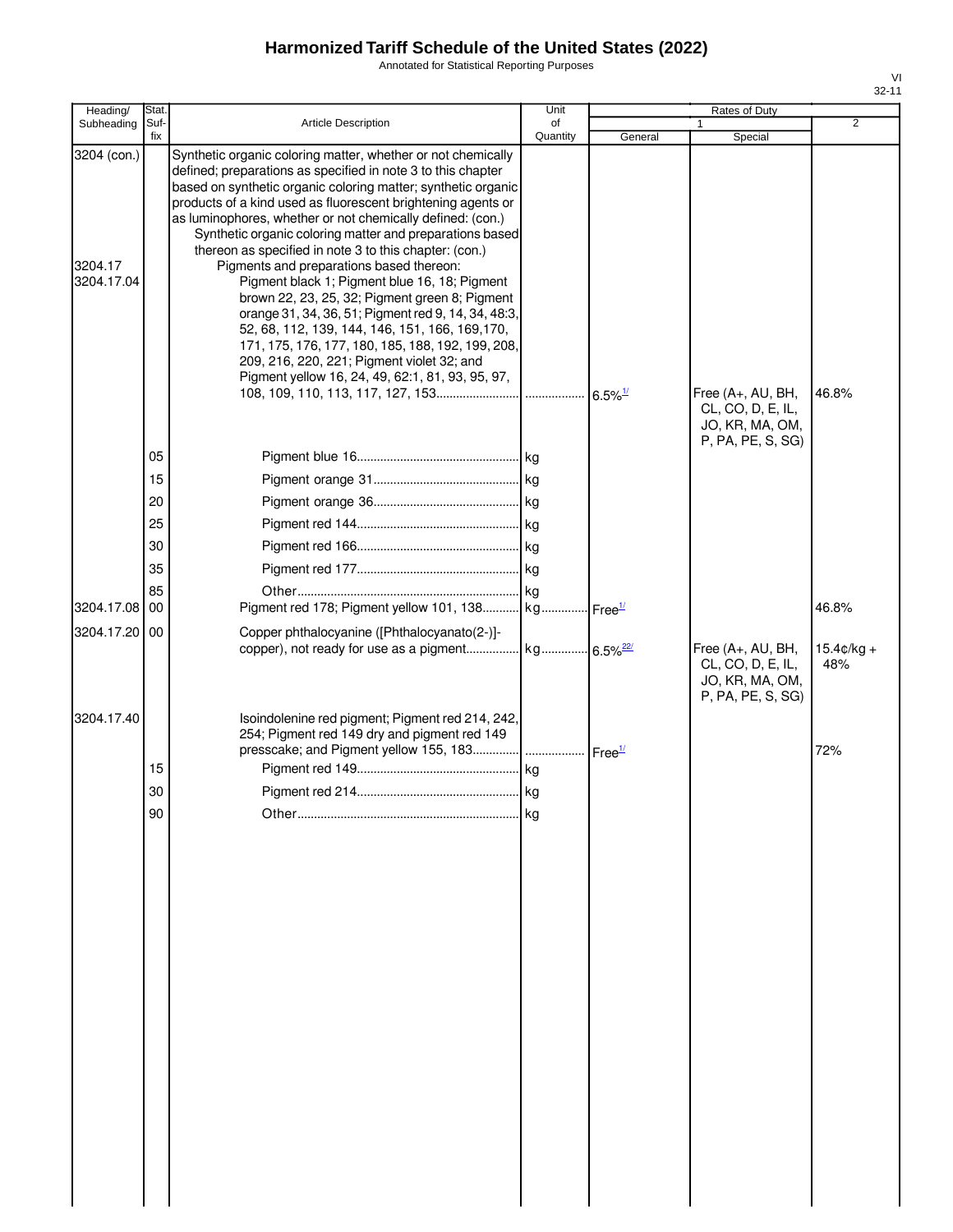Annotated for Statistical Reporting Purposes

| Heading/                         | <b>Stat</b> |                                                                                                                                                                                                                                                                                                                                                                                                                                                                                                                | Unit           |                        | Rates of Duty                                                                        | $\overline{2}$ |
|----------------------------------|-------------|----------------------------------------------------------------------------------------------------------------------------------------------------------------------------------------------------------------------------------------------------------------------------------------------------------------------------------------------------------------------------------------------------------------------------------------------------------------------------------------------------------------|----------------|------------------------|--------------------------------------------------------------------------------------|----------------|
| Subheading                       | Suf-<br>fix | <b>Article Description</b>                                                                                                                                                                                                                                                                                                                                                                                                                                                                                     | of<br>Quantity | General                | Special                                                                              |                |
| 3204 (con.)<br>3204.17<br>(con.) |             | Synthetic organic coloring matter, whether or not chemically<br>defined; preparations as specified in note 3 to this chapter<br>based on synthetic organic coloring matter; synthetic organic<br>products of a kind used as fluorescent brightening agents or<br>as luminophores, whether or not chemically defined: (con.)<br>Synthetic organic coloring matter and preparations based<br>thereon as specified in note 3 to this chapter: (con.)<br>Pigments and preparations based thereon: (con.)<br>Other: |                |                        |                                                                                      |                |
| 3204.17.60                       |             | Products described in additional U.S. note 3                                                                                                                                                                                                                                                                                                                                                                                                                                                                   |                | $6.5\%$ <sup>23/</sup> | Free (A+, AU, BH,<br>CL, CO, D, E, IL,<br>JO, KR, MA, OM,                            | 72%            |
|                                  | 05          |                                                                                                                                                                                                                                                                                                                                                                                                                                                                                                                |                |                        | P, PA, PE, S, SG)                                                                    |                |
|                                  | 10          |                                                                                                                                                                                                                                                                                                                                                                                                                                                                                                                |                |                        |                                                                                      |                |
|                                  | 15          |                                                                                                                                                                                                                                                                                                                                                                                                                                                                                                                |                |                        |                                                                                      |                |
|                                  | 20          |                                                                                                                                                                                                                                                                                                                                                                                                                                                                                                                |                |                        |                                                                                      |                |
|                                  | 85          |                                                                                                                                                                                                                                                                                                                                                                                                                                                                                                                |                |                        |                                                                                      |                |
| 3204.17.90                       |             |                                                                                                                                                                                                                                                                                                                                                                                                                                                                                                                |                | $6.5\%$ <sup>24/</sup> | Free (A+, AU, BH,<br>CL, CO, D, E, IL,<br>JO, KR, L, MA,<br>OM, P, PA, PE, S,<br>SG) | 72%            |
|                                  | 02          | Pigment blue 15:3, dry, presscake or                                                                                                                                                                                                                                                                                                                                                                                                                                                                           | kg             |                        |                                                                                      |                |
|                                  | 03          | Preparations based on pigment blue                                                                                                                                                                                                                                                                                                                                                                                                                                                                             | kg             |                        |                                                                                      |                |
|                                  | 06          |                                                                                                                                                                                                                                                                                                                                                                                                                                                                                                                |                |                        |                                                                                      |                |
|                                  | 10          |                                                                                                                                                                                                                                                                                                                                                                                                                                                                                                                |                |                        |                                                                                      |                |
|                                  | 15          |                                                                                                                                                                                                                                                                                                                                                                                                                                                                                                                |                |                        |                                                                                      |                |
|                                  | 18          | Pigment red 57:1, dry, presscake or                                                                                                                                                                                                                                                                                                                                                                                                                                                                            |                |                        |                                                                                      |                |
|                                  | 19          | Preparations based on pigment                                                                                                                                                                                                                                                                                                                                                                                                                                                                                  |                |                        |                                                                                      |                |
|                                  | 21          |                                                                                                                                                                                                                                                                                                                                                                                                                                                                                                                |                |                        |                                                                                      |                |
|                                  | 25          |                                                                                                                                                                                                                                                                                                                                                                                                                                                                                                                |                |                        |                                                                                      |                |
|                                  | 30          |                                                                                                                                                                                                                                                                                                                                                                                                                                                                                                                |                |                        |                                                                                      |                |
|                                  | 35          |                                                                                                                                                                                                                                                                                                                                                                                                                                                                                                                |                |                        |                                                                                      |                |
|                                  | 40          |                                                                                                                                                                                                                                                                                                                                                                                                                                                                                                                |                |                        |                                                                                      |                |
|                                  | 46          | Pigment yellow 12, dry, presscake or                                                                                                                                                                                                                                                                                                                                                                                                                                                                           |                |                        |                                                                                      |                |
|                                  | 47          | Preparations based on pigment                                                                                                                                                                                                                                                                                                                                                                                                                                                                                  |                |                        |                                                                                      |                |
|                                  | 50          |                                                                                                                                                                                                                                                                                                                                                                                                                                                                                                                |                |                        |                                                                                      |                |
|                                  | 55          |                                                                                                                                                                                                                                                                                                                                                                                                                                                                                                                |                |                        |                                                                                      |                |
|                                  | 60          |                                                                                                                                                                                                                                                                                                                                                                                                                                                                                                                |                |                        |                                                                                      |                |
|                                  | 86          |                                                                                                                                                                                                                                                                                                                                                                                                                                                                                                                |                |                        |                                                                                      |                |
|                                  |             |                                                                                                                                                                                                                                                                                                                                                                                                                                                                                                                |                |                        |                                                                                      |                |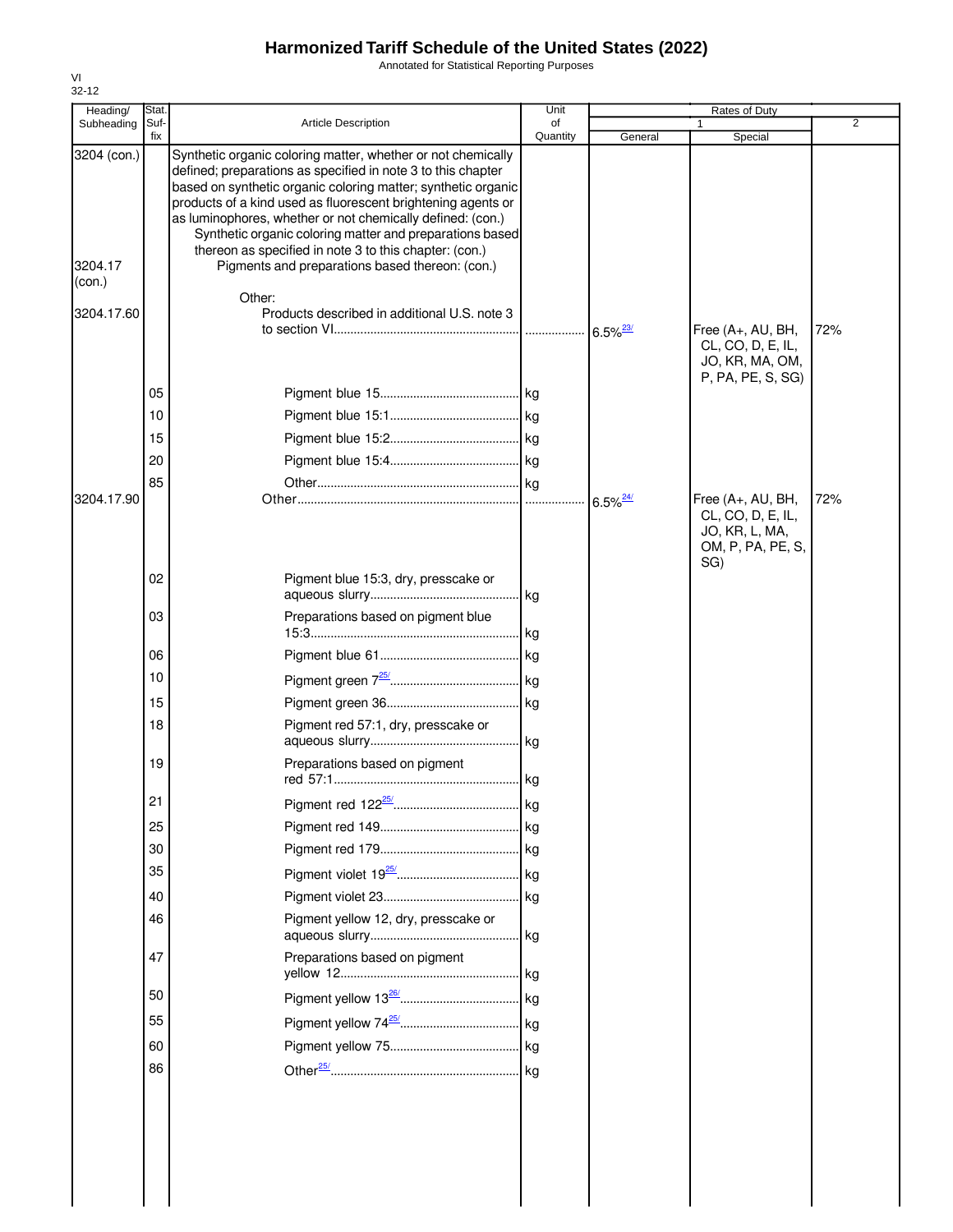Annotated for Statistical Reporting Purposes

| Heading/                     | Stat.       |                                                                                                                                                                                                                                                                                                                                                                                                                                                                                                         | Unit                  |         | Rates of Duty                                                                  |                |
|------------------------------|-------------|---------------------------------------------------------------------------------------------------------------------------------------------------------------------------------------------------------------------------------------------------------------------------------------------------------------------------------------------------------------------------------------------------------------------------------------------------------------------------------------------------------|-----------------------|---------|--------------------------------------------------------------------------------|----------------|
| Subheading                   | Suf-<br>fix | <b>Article Description</b>                                                                                                                                                                                                                                                                                                                                                                                                                                                                              | of<br>Quantity        | General | $\mathbf{1}$<br>Special                                                        | $\overline{2}$ |
| 3204 (con.)<br>3204.18.00 00 |             | Synthetic organic coloring matter, whether or not chemically<br>defined; preparations as specified in note 3 to this chapter<br>based on synthetic organic coloring matter; synthetic organic<br>products of a kind used as fluorescent brightening agents or<br>as luminophores, whether or not chemically defined: (con.)<br>Synthetic organic coloring matter and preparations based<br>thereon as specified in note 3 to this chapter: (con.)<br>Carotenoid coloring matters and preparations based | kg 3.1% <sup>1/</sup> |         | Free (A, AU, BH, CL, 25%<br>CO, D, E, IL, JO, K,<br>KR, MA, OM, P,             |                |
| 3204.19                      |             | Other, including mixtures of coloring matter of two or<br>more of the subheadings 3204.11 to 3204.19:<br>Solvent dyes and preparations based thereon:                                                                                                                                                                                                                                                                                                                                                   |                       |         | PA, PE, S, SG)                                                                 |                |
| 3204.19.06 00                |             |                                                                                                                                                                                                                                                                                                                                                                                                                                                                                                         |                       |         |                                                                                | 64.1%          |
| 3204.19.11 00                |             | Solvent black 2, 3, 27, 28, 29, 34, 35; Solvent<br>blue 45, 49, 51, 53, 56, 67, 97; Solvent brown<br>1, 28, 42, 43, 44; Solvent green 4, 5, 7, 19,<br>27, 28; Solvent orange 45, 54, 59, 62, 63, 67;<br>Solvent red 7, 18, 19, 23, 27, 35, 89, 92, 100,<br>110, 118, 119, 124, 125, 127, 129, 130, 131,<br>132, 160, 162; Solvent violet 2, 23, 24; and<br>Solvent yellow 1, 30, 32, 48, 64, 89, 93, 98,                                                                                                |                       |         |                                                                                |                |
|                              |             |                                                                                                                                                                                                                                                                                                                                                                                                                                                                                                         |                       |         | Free (A+, AU, BH,<br>CL, CO, D, E, IL,<br>JO, KR, MA, OM,<br>P, PA, PE, S, SG) | 45.7%          |
| 3204.19.20                   |             | Other:<br>Products described in additional U.S. note                                                                                                                                                                                                                                                                                                                                                                                                                                                    |                       |         | Free $(A+, AU, BH,$<br>CL, CO, D, E, IL,<br>JO, KR, MA, OM,                    | 64.1%          |
|                              | 20          |                                                                                                                                                                                                                                                                                                                                                                                                                                                                                                         |                       |         | P, PA, PE, S, SG)                                                              |                |
|                              | 40          |                                                                                                                                                                                                                                                                                                                                                                                                                                                                                                         |                       |         |                                                                                |                |
|                              | 90          |                                                                                                                                                                                                                                                                                                                                                                                                                                                                                                         |                       |         |                                                                                |                |
| 3204.19.25                   |             |                                                                                                                                                                                                                                                                                                                                                                                                                                                                                                         |                       |         | Free (A+, AU, BH,<br>CL, CO, D, E, IL,<br>JO, KR, MA, OM,<br>P, PA, PE, S, SG) | 64.1%          |
|                              | 20          |                                                                                                                                                                                                                                                                                                                                                                                                                                                                                                         |                       |         |                                                                                |                |
|                              | 40          |                                                                                                                                                                                                                                                                                                                                                                                                                                                                                                         |                       |         |                                                                                |                |
|                              | 60          |                                                                                                                                                                                                                                                                                                                                                                                                                                                                                                         |                       |         |                                                                                |                |
|                              | 95          |                                                                                                                                                                                                                                                                                                                                                                                                                                                                                                         |                       |         |                                                                                |                |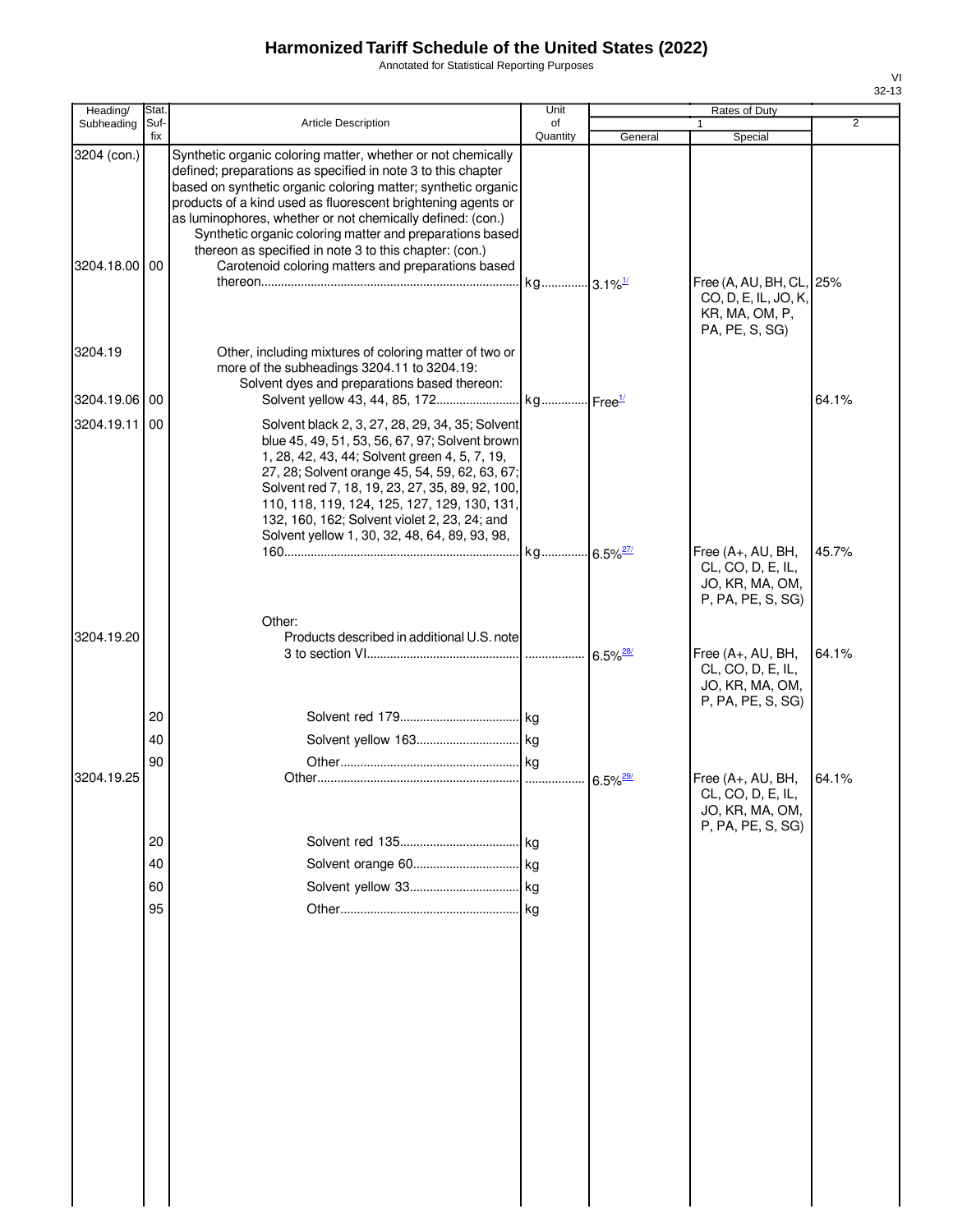Annotated for Statistical Reporting Purposes

| Heading/                         | Stat.       |                                                                                                                                                                                                                                                                                                                                                                                                                                                                                                                                                                             | Unit           |                       | Rates of Duty                                                                          |                 |
|----------------------------------|-------------|-----------------------------------------------------------------------------------------------------------------------------------------------------------------------------------------------------------------------------------------------------------------------------------------------------------------------------------------------------------------------------------------------------------------------------------------------------------------------------------------------------------------------------------------------------------------------------|----------------|-----------------------|----------------------------------------------------------------------------------------|-----------------|
| Subheading                       | Suf-<br>fix | Article Description                                                                                                                                                                                                                                                                                                                                                                                                                                                                                                                                                         | of<br>Quantity | General               | 1<br>Special                                                                           | 2               |
| 3204 (con.)<br>3204.19<br>(con.) |             | Synthetic organic coloring matter, whether or not chemically<br>defined; preparations as specified in note 3 to this chapter<br>based on synthetic organic coloring matter; synthetic organic<br>products of a kind used as fluorescent brightening agents or<br>as luminophores, whether or not chemically defined: (con.)<br>Synthetic organic coloring matter and preparations based<br>thereon as specified in note 3 to this chapter: (con.)<br>Other, including mixtures of coloring matter of two or<br>more of the subheadings 3204.11 to 3204.19: (con.)<br>Other: |                |                       |                                                                                        |                 |
| 3204.19.30 00                    |             | Sulfur black, "Colour Index Nos. 53185, 53190,                                                                                                                                                                                                                                                                                                                                                                                                                                                                                                                              |                |                       | Free (A+, AU, BH,<br>CL, CO, D, E, IL,<br>JO, KR, MA, OM,<br>P, PA, PE, S, SG)         | $6.6¢/kg + 28%$ |
|                                  |             | Other:                                                                                                                                                                                                                                                                                                                                                                                                                                                                                                                                                                      |                |                       |                                                                                        |                 |
| 3204.19.40 00                    |             | Products described in additional U.S. note                                                                                                                                                                                                                                                                                                                                                                                                                                                                                                                                  |                | $6.5\%$ <sup>4/</sup> | Free (A+, AU, BH,<br>CL, CO, D, E, IL,<br>JO, KR, MA, OM,<br>P, PA, PE, S, SG)         | 50.5%           |
| 3204.19.50 00                    |             |                                                                                                                                                                                                                                                                                                                                                                                                                                                                                                                                                                             |                |                       | Free (A+, AU, BH,<br>CL, CO, D, E, IL,<br>JO, KR, MA, OM,<br>P, PA, PE, S, SG)         | 50.5%           |
| 3204.20                          |             | Synthetic organic products of a kind used as fluorescent                                                                                                                                                                                                                                                                                                                                                                                                                                                                                                                    |                |                       |                                                                                        |                 |
| 3204.20.10 00                    |             | brightening agents:                                                                                                                                                                                                                                                                                                                                                                                                                                                                                                                                                         |                |                       | Free (A, AU, BH, CL, 64.2%<br>CO, D, E, IL, JO,<br>KR, MA, OM, P,<br>PA, PE, S, SG)    |                 |
| 3204.20.40                       | 00          |                                                                                                                                                                                                                                                                                                                                                                                                                                                                                                                                                                             |                |                       |                                                                                        | 44.1%           |
| 3204.20.80 00                    |             |                                                                                                                                                                                                                                                                                                                                                                                                                                                                                                                                                                             |                |                       | Free (A, AU, BH, CL, 44.1%                                                             |                 |
|                                  |             |                                                                                                                                                                                                                                                                                                                                                                                                                                                                                                                                                                             |                |                       | CO, D, E, IL, JO,<br>KR, MA, OM, P,<br>PA, PE, S, SG)                                  |                 |
| 3204.90.00                       | 00          |                                                                                                                                                                                                                                                                                                                                                                                                                                                                                                                                                                             |                |                       | Free (A, AU, BH, CL, 50.8%<br>CO, D, E, IL, JO, K,<br>KR, MA, OM, P,<br>PA, PE, S, SG) |                 |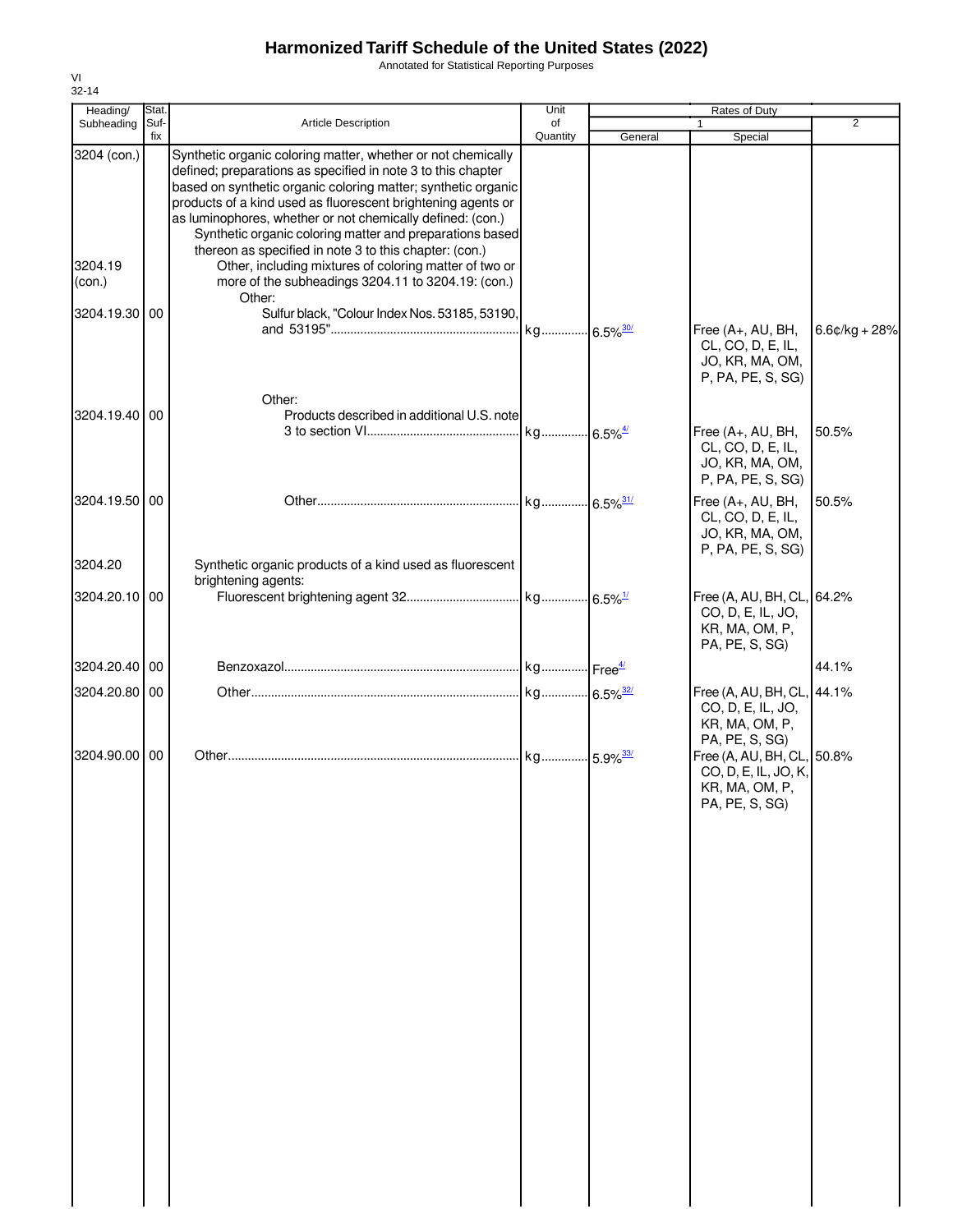Annotated for Statistical Reporting Purposes

| Stat. |                                                                                                                   | Unit                            |                                                                                                                                                                                                              | Rates of Duty                                             |                                                                                             |
|-------|-------------------------------------------------------------------------------------------------------------------|---------------------------------|--------------------------------------------------------------------------------------------------------------------------------------------------------------------------------------------------------------|-----------------------------------------------------------|---------------------------------------------------------------------------------------------|
|       |                                                                                                                   |                                 |                                                                                                                                                                                                              | $\mathbf{1}$                                              | $\overline{2}$                                                                              |
|       | based on color lakes:                                                                                             |                                 |                                                                                                                                                                                                              |                                                           |                                                                                             |
|       | lake and paprika oleo resins, but not including any                                                               |                                 |                                                                                                                                                                                                              |                                                           | 72%                                                                                         |
|       |                                                                                                                   |                                 |                                                                                                                                                                                                              | CO, D, E, IL, JO,<br>KR, MA, OM, P,                       | 72%                                                                                         |
|       | Other:                                                                                                            |                                 | $6.5\%$ <sup>1/</sup>                                                                                                                                                                                        | Free (A+, AU, BH,                                         | 72%                                                                                         |
|       |                                                                                                                   |                                 |                                                                                                                                                                                                              | JO, KR, MA, OM,<br>P, PA, PE, S, SG)                      |                                                                                             |
|       |                                                                                                                   |                                 |                                                                                                                                                                                                              |                                                           |                                                                                             |
|       |                                                                                                                   |                                 |                                                                                                                                                                                                              |                                                           |                                                                                             |
|       |                                                                                                                   |                                 |                                                                                                                                                                                                              |                                                           |                                                                                             |
|       |                                                                                                                   | 1.1.1.1                         | $6.5\%$ <sup>1/</sup>                                                                                                                                                                                        | Free (A+, AU, BH,<br>CL, CO, D, E, IL,<br>JO, KR, MA, OM, | 72%                                                                                         |
|       |                                                                                                                   |                                 |                                                                                                                                                                                                              |                                                           |                                                                                             |
|       |                                                                                                                   |                                 |                                                                                                                                                                                                              |                                                           |                                                                                             |
|       |                                                                                                                   |                                 |                                                                                                                                                                                                              |                                                           |                                                                                             |
|       |                                                                                                                   |                                 |                                                                                                                                                                                                              |                                                           |                                                                                             |
|       |                                                                                                                   |                                 |                                                                                                                                                                                                              |                                                           |                                                                                             |
|       |                                                                                                                   |                                 |                                                                                                                                                                                                              |                                                           |                                                                                             |
|       | Suf-<br>fix<br>3205.00.05 00<br>3205.00.15 00<br>10<br>20<br>40<br>55<br>3205.00.50<br>10<br>20<br>30<br>40<br>50 | Article Description<br>Carmine: | of<br>Quantity<br>Color lakes; preparations as specified in note 3 to this chapter<br>Food coloring solutions, containing cochineal carmine<br>Products described in additional U.S. note 3 to section<br>kg | General<br>kg 6.5% <sup>1/</sup>                          | Special<br>Free (A, AU, BH, CL,<br>PA, PE, S, SG)<br>CL, CO, D, E, IL,<br>P, PA, PE, S, SG) |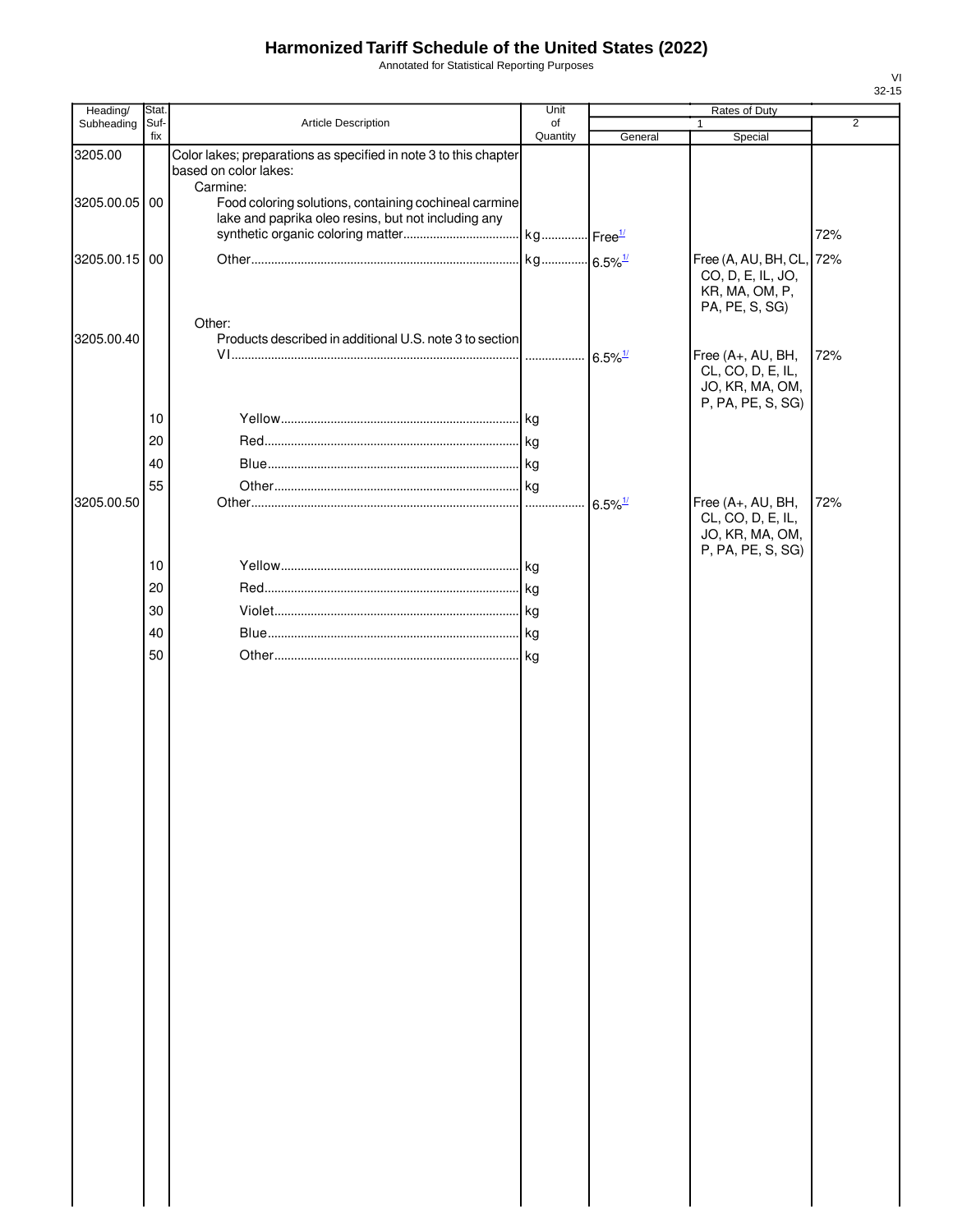Annotated for Statistical Reporting Purposes

| Heading/              | Stat.       |                                                                                                                                                                                                                                                                                                                                           | Unit           | Rates of Duty         |                                                                                                     |                |
|-----------------------|-------------|-------------------------------------------------------------------------------------------------------------------------------------------------------------------------------------------------------------------------------------------------------------------------------------------------------------------------------------------|----------------|-----------------------|-----------------------------------------------------------------------------------------------------|----------------|
| Subheading            | Suf-<br>fix | Article Description                                                                                                                                                                                                                                                                                                                       | of<br>Quantity | General               | $\mathbf{1}$<br>Special                                                                             | $\overline{2}$ |
| 3206<br>3206.11.00 00 |             | Other coloring matter; preparations as specified in note 3 to<br>this chapter, other than those of heading 3203, 3204 or 3205;<br>inorganic products of a kind used as luminophores, whether<br>or not chemically defined:<br>Pigments and preparations based on titanium dioxide:<br>Containing 80 percent or more by weight of titanium |                |                       | Free (A, AU, BH, CL, 30%<br>CO, D, E, IL, JO,<br>KR, MA, OM, P,<br>PA, PE, S, SG)                   |                |
| 3206.19.00 00         |             |                                                                                                                                                                                                                                                                                                                                           |                |                       | Free (A, AU, BH, CL, 30%<br>CO, D, E, IL, JO,<br>KR, MA, OM, P,                                     |                |
| 3206.20.00            |             | Pigments and preparations based on chromium                                                                                                                                                                                                                                                                                               |                | $3.7\%$ <sup>1/</sup> | PA, PE, S, SG)<br>Free (A, AU, BH, CL, 25%<br>CO, D, E, IL, JO,<br>KR, MA, OM, P,<br>PA, PE, S, SG) |                |
|                       | 10          |                                                                                                                                                                                                                                                                                                                                           |                |                       |                                                                                                     |                |
|                       | 20          |                                                                                                                                                                                                                                                                                                                                           |                |                       |                                                                                                     |                |
|                       | 30          |                                                                                                                                                                                                                                                                                                                                           |                |                       |                                                                                                     |                |
|                       | 50          |                                                                                                                                                                                                                                                                                                                                           |                |                       |                                                                                                     |                |
|                       |             |                                                                                                                                                                                                                                                                                                                                           |                |                       |                                                                                                     |                |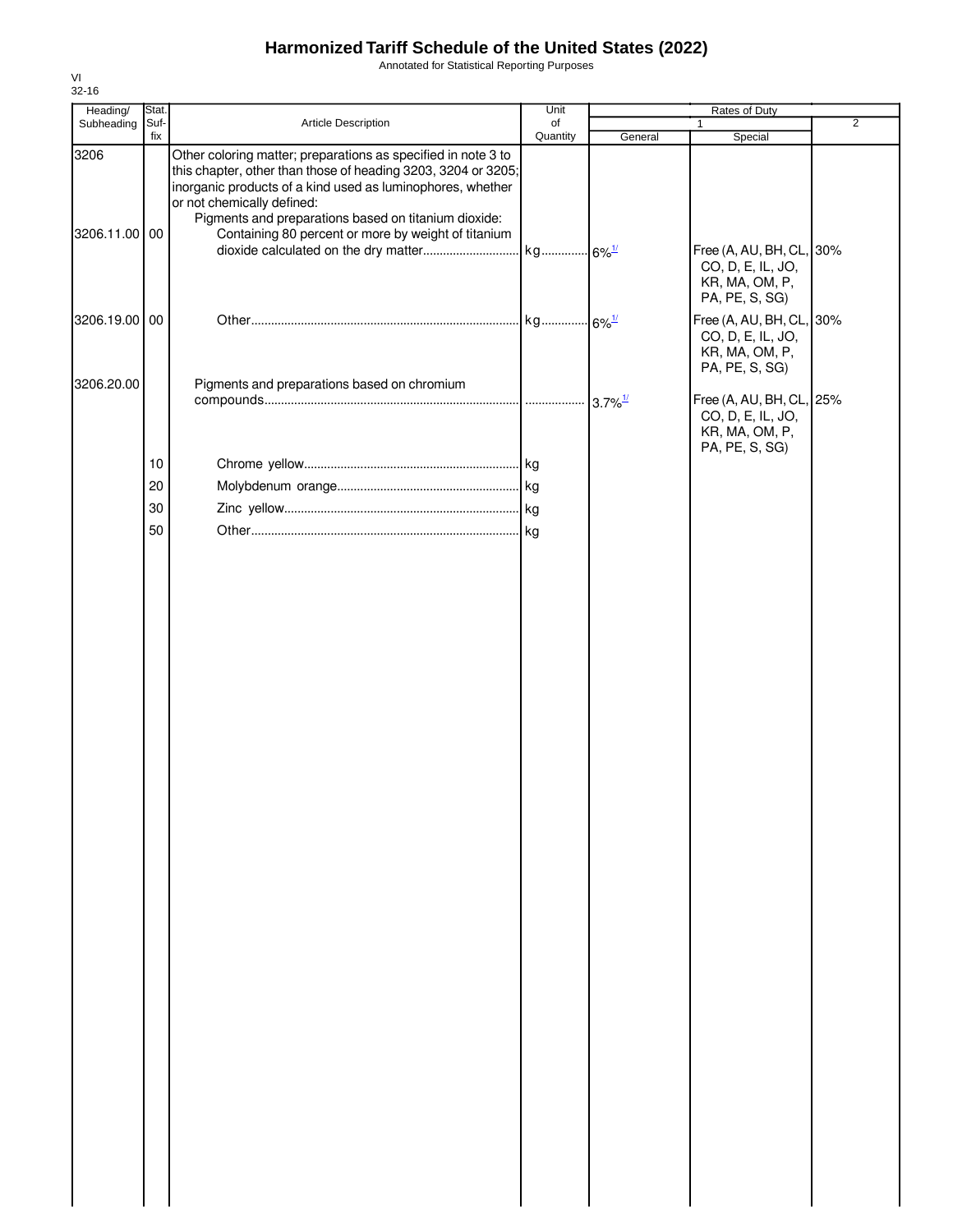Annotated for Statistical Reporting Purposes

| VI        |
|-----------|
| $32 - 17$ |
|           |

| Heading/                     | Stat.       |                                                                                                                                                                                                                                                                                    | Unit           |                        | Rates of Duty                                                                            |                |
|------------------------------|-------------|------------------------------------------------------------------------------------------------------------------------------------------------------------------------------------------------------------------------------------------------------------------------------------|----------------|------------------------|------------------------------------------------------------------------------------------|----------------|
| Subheading                   | Suf-<br>fix | <b>Article Description</b>                                                                                                                                                                                                                                                         | of<br>Quantity | General                | Special                                                                                  | $\overline{2}$ |
| 3206 (con.)<br>3206.41.00 00 |             | Other coloring matter; preparations as specified in note 3 to<br>this chapter, other than those of heading 3203, 3204 or 3205;<br>inorganic products of a kind used as luminophores, whether<br>or not chemically defined: (con.)<br>Other coloring matter and other preparations: |                |                        | Free (A, AU, BH, CL, 7.5%                                                                |                |
|                              |             |                                                                                                                                                                                                                                                                                    |                |                        | CO, D, E, IL, JO,<br>KR, MA, OM, P,<br>PA, PE, S, SG)                                    |                |
| 3206.42.00 00                |             | Lithopone and other pigments and preparations based                                                                                                                                                                                                                                | kg             | $2.2\%$ <sup>34/</sup> | Free (A, AU, BH, CL, 11%<br>CO, D, E, IL, JO,<br>KR, MA, OM, P,<br>PA, PE, S, SG)        |                |
| 3206.49<br>3206.49.10 00     |             | Other:<br>Concentrated dispersions of pigments in plastics                                                                                                                                                                                                                         |                |                        | Free (A, AU, BH, CL, 15.4¢/kg +<br>CO, D, E, IL, JO,<br>KR, MA, OM, P,<br>PA, PE, S, SG) | 45%            |
| 3206.49.20 00                |             |                                                                                                                                                                                                                                                                                    |                |                        | Free (A+, AU, BH,<br>CL, CO, D, E, IL,<br>JO, KR, MA, OM,<br>P, PA, PE, S, SG)           | 20%            |
| 3206.49.30 00                |             |                                                                                                                                                                                                                                                                                    |                |                        | Free (A, AU, BH, CL, 4.5%<br>CO, D, E, IL, JO,<br>KR, MA, OM, P,<br>PA, PE, S, SG)       |                |
| 3206.49.40 00                |             |                                                                                                                                                                                                                                                                                    |                |                        |                                                                                          | 20%            |
| 3206.49.55 00                |             | Pigments and preparations based on<br>hexacyanoferrates (ferrocyanides and                                                                                                                                                                                                         |                |                        |                                                                                          | 12%            |
|                              |             |                                                                                                                                                                                                                                                                                    |                |                        | Free (A, AU, BH, CL,<br>CO, D, E, IL, JO,<br>KR, MA, OM, P,<br>PA, PE, S, SG)            |                |
| 3206.49.60                   |             |                                                                                                                                                                                                                                                                                    |                | $3.1\%$ <sup>35/</sup> | Free (A, AU, BH, CL, 25%<br>CO, D, E, IL, JO,<br>KR, MA, OM, P,<br>PA, PE, S, SG)        |                |
|                              | 10          | Pigments and preparations based on cadmium                                                                                                                                                                                                                                         |                |                        |                                                                                          |                |
| 3206.50.00                   | 50<br>00    | Inorganic products of a kind used as luminophores kg                                                                                                                                                                                                                               |                | $6.5\%$ <sup>36/</sup> | Free (A+, AU, BH,<br>CL, CO, D, E, IL,<br>JO, KR, MA, OM,<br>P, PA, PE, S, SG)           | 45.5%          |
|                              |             |                                                                                                                                                                                                                                                                                    |                |                        |                                                                                          |                |
|                              |             |                                                                                                                                                                                                                                                                                    |                |                        |                                                                                          |                |
|                              |             |                                                                                                                                                                                                                                                                                    |                |                        |                                                                                          |                |
|                              |             |                                                                                                                                                                                                                                                                                    |                |                        |                                                                                          |                |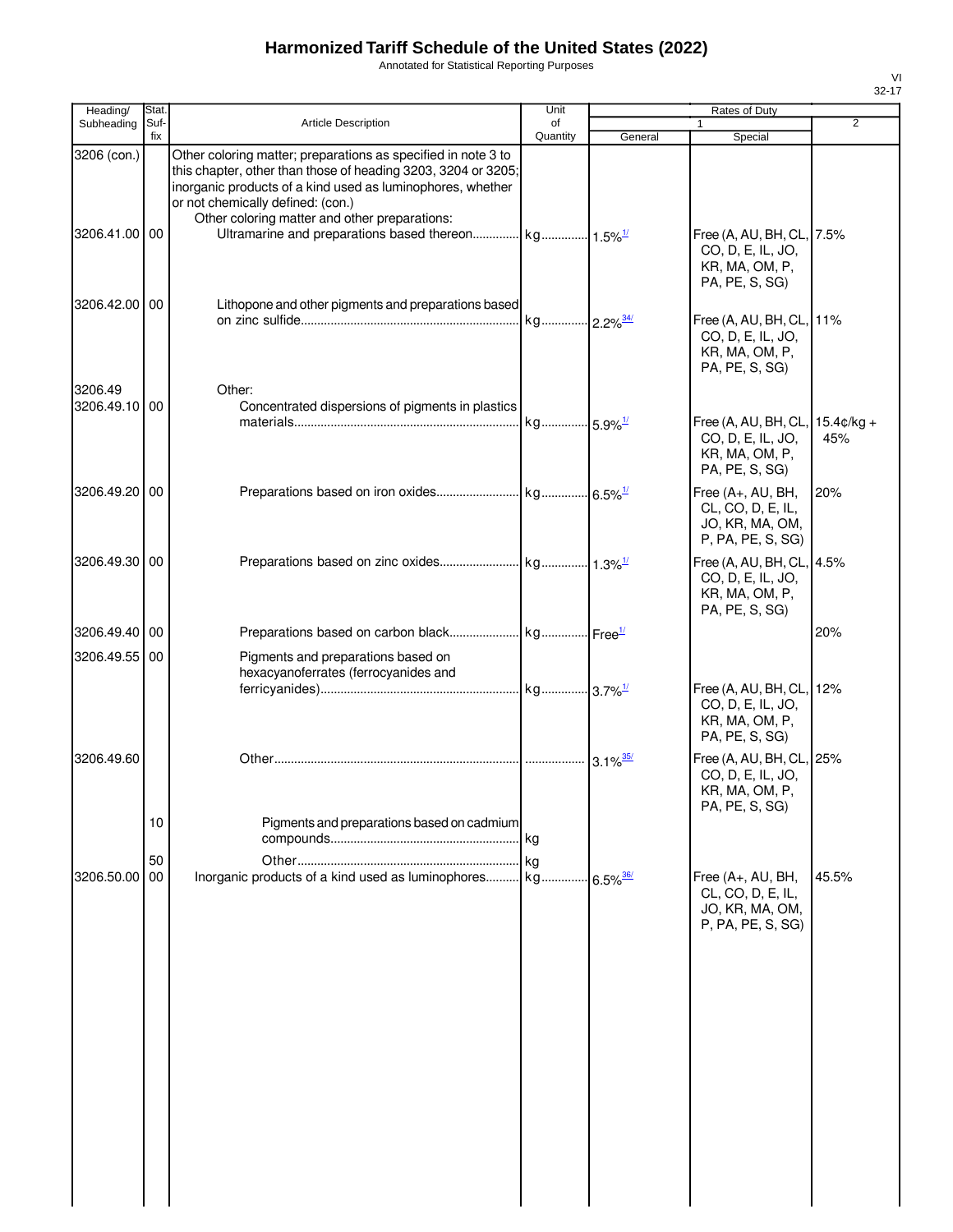Annotated for Statistical Reporting Purposes

| Heading/              | Stat.       |                                                                                                                                                                                                                                                                                                                                                                  | Unit                            |                       | Rates of Duty                                                                          |                |
|-----------------------|-------------|------------------------------------------------------------------------------------------------------------------------------------------------------------------------------------------------------------------------------------------------------------------------------------------------------------------------------------------------------------------|---------------------------------|-----------------------|----------------------------------------------------------------------------------------|----------------|
| Subheading            | Suf-<br>fix | <b>Article Description</b>                                                                                                                                                                                                                                                                                                                                       | of<br>Quantity                  | General               | Special                                                                                | $\overline{2}$ |
| 3207<br>3207.10.00 00 |             | Prepared pigments, prepared opacifiers and prepared colors,<br>vitrifiable enamels and glazes, engobes (slips), liquid lustres<br>and similar preparations, of a kind used in the ceramic,<br>enamelling or glass industry; glass frit and other glass, in the<br>form of powder, granules or flakes:<br>Prepared pigments, prepared opacifiers, prepared colors |                                 |                       |                                                                                        |                |
|                       |             |                                                                                                                                                                                                                                                                                                                                                                  |                                 |                       | Free (A, AU, BH, CL, 25%<br>CO, D, E, IL, JO,<br>KR, MA, OM, P,<br>PA, PE, S, SG)      |                |
| 3207.20.00 00         |             | Vitrifiable enamels and glazes, engobes (slips) and similar                                                                                                                                                                                                                                                                                                      | kg 4.9% <sup>1/</sup>           |                       | Free (A, AU, BH, CL, 30%<br>CO, D, E, IL, JO,<br>KR, MA, OM, P,<br>PA, PE, S, SG)      |                |
| 3207.30.00 00         |             |                                                                                                                                                                                                                                                                                                                                                                  |                                 |                       | Free (A, AU, BH, CL, 25%<br>CO, D, E, IL, JO,<br>KR, MA, OM, P,<br>PA, PE, S, SG)      |                |
| 3207.40               |             | Glass frit and other glass, in the form of powder, granules<br>or flakes:                                                                                                                                                                                                                                                                                        |                                 |                       |                                                                                        |                |
| 3207.40.10 00         |             |                                                                                                                                                                                                                                                                                                                                                                  |                                 |                       | Free (A, AU, BH, CL, 30%<br>CO, D, E, IL, JO,<br>KR, MA, OM, P,<br>PA, PE, S, SG)      |                |
| 3207.40.50 00         |             |                                                                                                                                                                                                                                                                                                                                                                  |                                 |                       | Free (A+, AU, BH,<br>CL, CO, D, E, IL,<br>JO, KR, MA, OM,<br>P, PA, PE, S, SG)         | 40%            |
| 3208                  |             | Paints and varnishes (including enamels and lacquers) based<br>on synthetic polymers or chemically modified natural polymers,<br>dispersed or dissolved in a nonaqueous medium;<br>solutions as defined in note 4 to this chapter:                                                                                                                               |                                 |                       |                                                                                        |                |
| 3208.10.00 00         |             |                                                                                                                                                                                                                                                                                                                                                                  | liters 3.7% <sup>1/</sup><br>kg |                       | Free (A, AU, BH, CL, 15.4¢/kg<br>CO, D, E, IL, JO,<br>KR, MA, OM, P,<br>PA, PE, S, SG) | $+46%$         |
| 3208.20.00 00         |             |                                                                                                                                                                                                                                                                                                                                                                  | liters 3.6% <sup>1/</sup><br>kg |                       | Free (A, AU, BH, CL, 25%<br>CO, D, E, IL, JO,<br>KR, MA, OM, P,<br>PA, PE, S, SG)      |                |
| 3208.90.00 00         |             |                                                                                                                                                                                                                                                                                                                                                                  | liters<br>kg                    | $3.2\%$ <sup>1/</sup> | Free (A, AU, BH, CL, 25%<br>CO, D, E, IL, JO,<br>KR, MA, OM, P,<br>PA, PE, S, SG)      |                |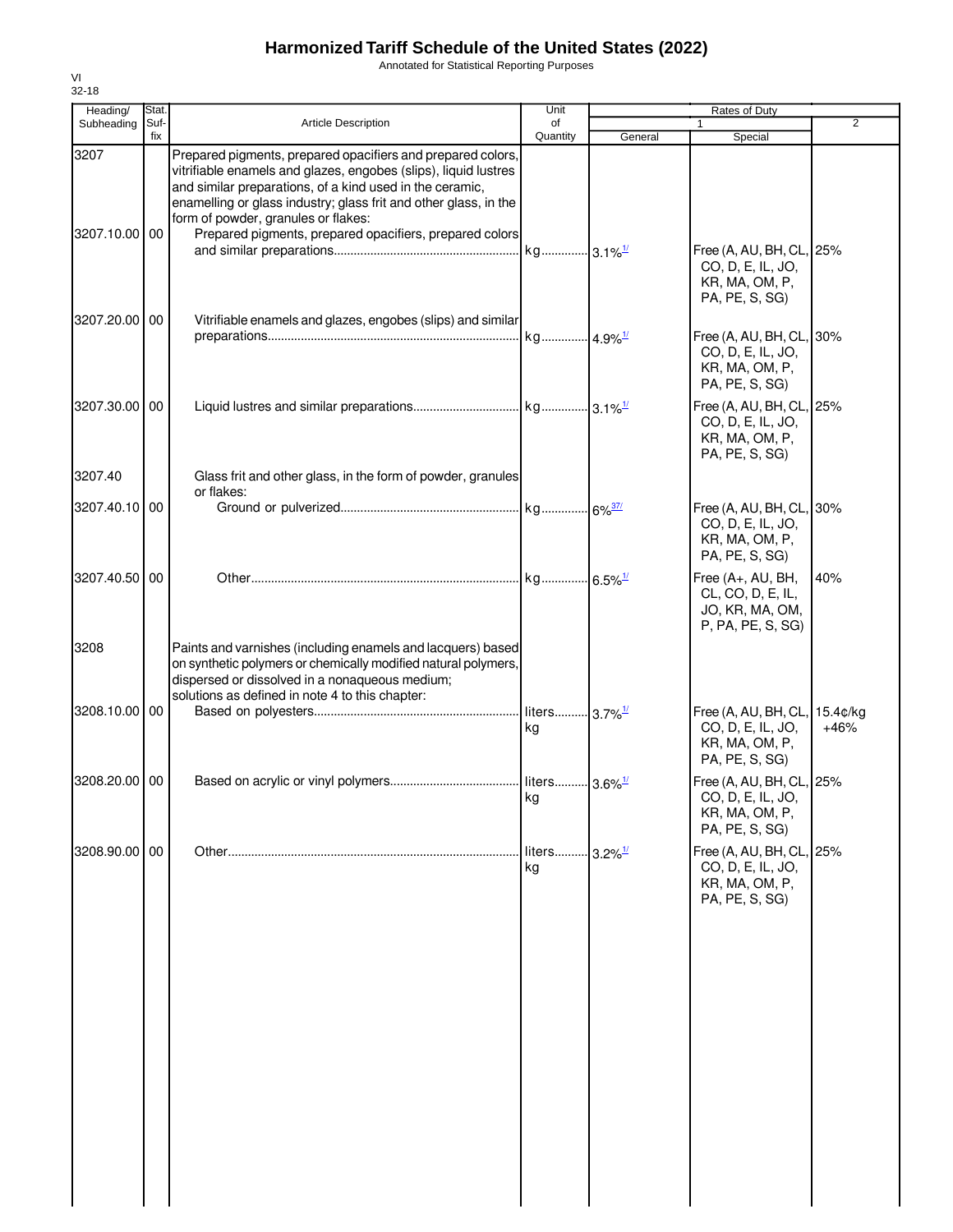Annotated for Statistical Reporting Purposes

| Heading/      | Stat.       |                                                                                                                                                                                                                                                                                   | Unit                            | Rates of Duty                      |                                                                                     |                             |
|---------------|-------------|-----------------------------------------------------------------------------------------------------------------------------------------------------------------------------------------------------------------------------------------------------------------------------------|---------------------------------|------------------------------------|-------------------------------------------------------------------------------------|-----------------------------|
| Subheading    | Suf-<br>fix | <b>Article Description</b>                                                                                                                                                                                                                                                        | of<br>Quantity                  | General                            | $\mathbf{1}$<br>Special                                                             | $\overline{2}$              |
| 3209          |             | Paints and varnishes (including enamels and lacquers) based<br>on synthetic polymers or chemically modified natural polymers,<br>dispersed or dissolved in an aqueous medium:                                                                                                     |                                 |                                    |                                                                                     |                             |
| 3209.10.00 00 |             |                                                                                                                                                                                                                                                                                   | liters 5.1% <sup>1/</sup><br>kg |                                    | Free (A, AU, BH, CL, 25%<br>CO, D, E, IL, JO,<br>KR, MA, OM, P,<br>PA, PE, S, SG)   |                             |
| 3209.90.00 00 |             |                                                                                                                                                                                                                                                                                   | liters 5.9% <sup>1/</sup><br>kg |                                    | Free (A*, AU, BH,<br>CL, CO, D, E, IL,<br>JO, KR, MA, OM,<br>P, PA, PE, S, SG)      | $15.4 \text{c/kg} +$<br>46% |
|               |             | 3210.00.00   00   Other paints and varnishes (including enamels, lacquers and<br>distempers); prepared water pigments of a kind used for                                                                                                                                          | liters 1.8% <sup>1/</sup>       |                                    | Free (A, AU, BH, CL, 25%                                                            |                             |
|               |             |                                                                                                                                                                                                                                                                                   | kg                              |                                    | CO, D, E, IL, JO,<br>KR, MA, OM, P,<br>PA, PE, S, SG)                               |                             |
|               |             |                                                                                                                                                                                                                                                                                   |                                 |                                    | Free (A+, AU, BH,<br>CL, CO, D, E, IL,<br>JO, KR, MA, OM,<br>P, PA, PE, S, SG)      | 25%                         |
| 3212          |             | Pigments (including metallic powders and flakes) dispersed<br>in nonaqueous media, in liquid or paste form, of a kind used<br>in the manufacture of paints (including enamels); stamping<br>foils; dyes and other coloring matter put up in forms or packings<br>for retail sale: |                                 |                                    |                                                                                     |                             |
| 3212.10.00 00 |             |                                                                                                                                                                                                                                                                                   |                                 |                                    | Free (A, AU, BH, CL, 20%<br>CO, D, E, IL, JO,<br>KR, MA, OM, P,<br>PA, PE, S, SG)   |                             |
| 3212.90.00    |             |                                                                                                                                                                                                                                                                                   |                                 | $3.1\%$ <sup>1/</sup>              | Free (A, AU, BH, CL, 25%<br>CO, D, E, IL, JO,<br>KR, MA, OM, P,<br>PA, PE, S, SG)   |                             |
|               | 10<br>50    |                                                                                                                                                                                                                                                                                   |                                 |                                    |                                                                                     |                             |
| 3213          |             | Artists', students' or signboard painters' colors, modifying tints,<br>amusement colors and the like, in tablets, tubes, jars, bottles,<br>pans or in similar forms or packings:                                                                                                  |                                 |                                    |                                                                                     |                             |
| 3213.10.00 00 |             |                                                                                                                                                                                                                                                                                   | pcs                             | 6.5% on the<br>entire set $^{1/2}$ | Free (A, AU, BH, CL,<br>CO, D, E, IL, JO,<br>KR, MA, OM, P,<br>PA, PE, S, SG)       | 70% on the<br>entire set    |
| 3213.90.00 00 |             |                                                                                                                                                                                                                                                                                   | pcs                             | $-13.4\%$ <sup>1/</sup>            | Free (A, AU, BH, CL, 48.6%<br>CO, D, E, IL, JO,<br>KR, MA, OM, P,<br>PA, PE, S, SG) |                             |
|               |             |                                                                                                                                                                                                                                                                                   |                                 |                                    |                                                                                     |                             |
|               |             |                                                                                                                                                                                                                                                                                   |                                 |                                    |                                                                                     |                             |
|               |             |                                                                                                                                                                                                                                                                                   |                                 |                                    |                                                                                     |                             |
|               |             |                                                                                                                                                                                                                                                                                   |                                 |                                    |                                                                                     |                             |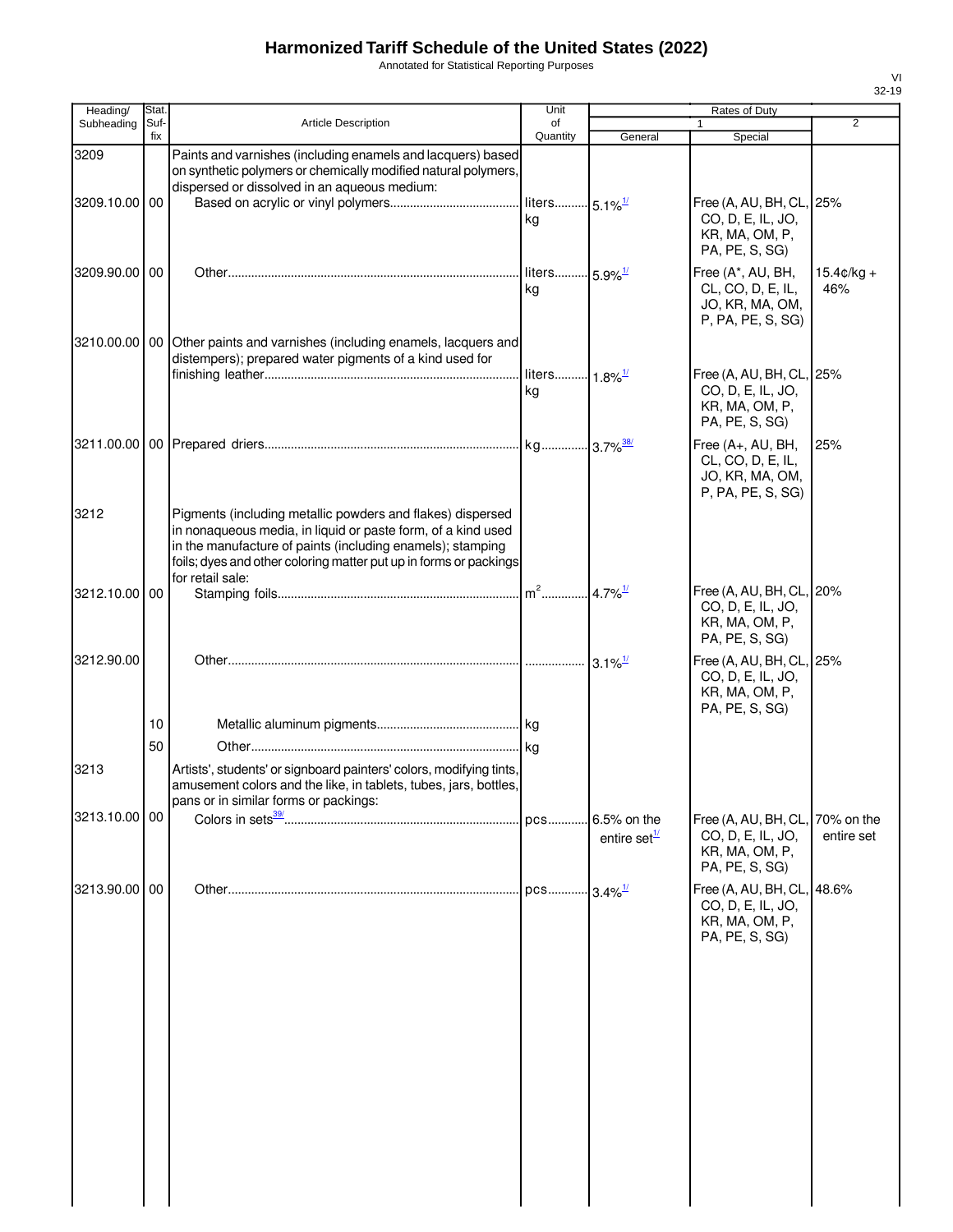Annotated for Statistical Reporting Purposes

| Heading/                                  | Stat.                |                                                                                                                                                                                                                                                                              | Unit           | Rates of Duty          |                                                                                                                    |                |  |
|-------------------------------------------|----------------------|------------------------------------------------------------------------------------------------------------------------------------------------------------------------------------------------------------------------------------------------------------------------------|----------------|------------------------|--------------------------------------------------------------------------------------------------------------------|----------------|--|
| Subheading                                | Suf-<br>fix          | Article Description                                                                                                                                                                                                                                                          | of<br>Quantity | General                | 1<br>Special                                                                                                       | $\overline{2}$ |  |
| 3214<br>3214.10.00                        |                      | Glaziers' putty, grafting putty, resin cements, caulking<br>compounds and other mastics; painters' fillings; nonrefractory<br>surfacing preparations for facades, indoor walls, floors, ceilings<br>or the like:<br>Glazier's putty, grafting putty, resin cements, caulking |                | $3.7\%$ <sup>40/</sup> | Free (A, AU, BH, CL, 20%<br>CO, D, E, IL, JO,                                                                      |                |  |
| 3214.90<br>3214.90.10 00<br>3214.90.50 00 | $10$<br>$20\,$<br>90 | Mastics:<br>Other:                                                                                                                                                                                                                                                           |                |                        | KR, MA, OM, P,<br>PA, PE, S, SG)<br>Free (A+, AU, BH,<br>CL, CO, D, E, IL,<br>JO, KR, MA, OM,<br>P, PA, PE, S, SG) | 20%<br>60%     |  |
|                                           |                      |                                                                                                                                                                                                                                                                              |                |                        |                                                                                                                    |                |  |
|                                           |                      |                                                                                                                                                                                                                                                                              |                |                        |                                                                                                                    |                |  |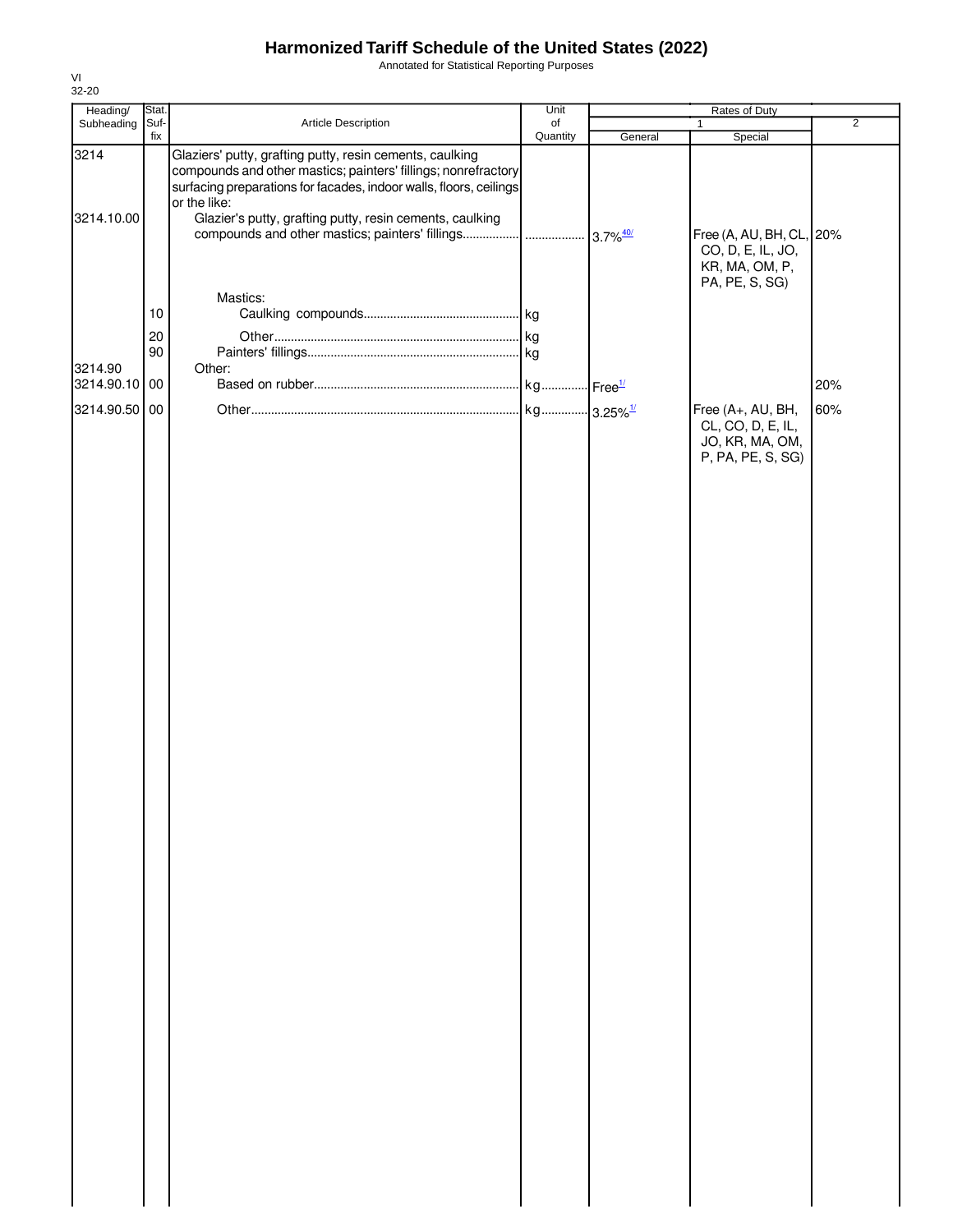Annotated for Statistical Reporting Purposes

| Heading/      | Stat.       |                                                                                               | Unit           |                       | Rates of Duty                                                                                    |     |
|---------------|-------------|-----------------------------------------------------------------------------------------------|----------------|-----------------------|--------------------------------------------------------------------------------------------------|-----|
| Subheading    | Suf-<br>fix | <b>Article Description</b>                                                                    | of<br>Quantity | General               | $\mathbf{1}$<br>Special                                                                          | 2   |
| 3215          |             | Printing ink, writing or drawing ink and other inks, whether or<br>not concentrated or solid: |                |                       |                                                                                                  |     |
| 3215.11       |             | Printing ink:<br>Black:<br>Solid:                                                             |                |                       |                                                                                                  |     |
| 3215.11.10 00 |             | In engineered shapes, for insertion into<br>apparatus of subheadings 8443.31, 8443.32         |                |                       |                                                                                                  |     |
|               |             |                                                                                               |                |                       |                                                                                                  | 10% |
| 3215.11.30 00 |             |                                                                                               |                |                       | Free (A, AU, BH, CL,<br>CO, E, IL, JO, KR,<br>MA, OM, P, PA,<br>PE, S, SG)                       | 10% |
| 3215.11.90    |             |                                                                                               |                | $1.8\%$ <sup>1/</sup> | Free (A, AU, BH, CL,<br>CO, E, IL, JO, KR,<br>MA, OM, P, PA,<br>PE, S, SG)                       | 10% |
|               | 10          |                                                                                               |                |                       |                                                                                                  |     |
|               |             | Other:                                                                                        |                |                       |                                                                                                  |     |
|               | 20          |                                                                                               |                |                       |                                                                                                  |     |
|               | 30          |                                                                                               |                |                       |                                                                                                  |     |
|               | 40          |                                                                                               |                |                       |                                                                                                  |     |
|               | 50          |                                                                                               |                |                       |                                                                                                  |     |
|               | 60          |                                                                                               |                |                       |                                                                                                  |     |
| 3215.19       |             | Other:<br>Solid:                                                                              |                |                       |                                                                                                  |     |
| 3215.19.10    | 00          | In engineered shapes, for insertion into<br>apparatus of subheadings 8443.31, 8443.32         |                |                       |                                                                                                  | 10% |
| 3215.19.30 00 |             |                                                                                               |                |                       | Free (A, AU, BH, CL,                                                                             | 10% |
| 3215.19.90    |             |                                                                                               |                | 1.8% $\frac{1}{2}$    | CO, E, IL, JO, KR,<br>MA, OM, P, PA,<br>PE, S, SG)<br>Free (A, AU, BH, CL,<br>CO, E, IL, JO, KR, | 10% |
|               | 10          |                                                                                               |                |                       | MA, OM, P, PA,<br>PE, S, SG)                                                                     |     |
|               |             | Other:                                                                                        |                |                       |                                                                                                  |     |
|               | 20          |                                                                                               |                |                       |                                                                                                  |     |
|               | 30          |                                                                                               |                |                       |                                                                                                  |     |
|               | 40          |                                                                                               |                |                       |                                                                                                  |     |
|               | 50          |                                                                                               |                |                       |                                                                                                  |     |
|               | 60          |                                                                                               |                |                       |                                                                                                  |     |
| 3215.90       |             | Other:                                                                                        |                |                       |                                                                                                  |     |
| 3215.90.10    | 00          |                                                                                               |                |                       | Free (A, AU, BH, CL,<br>CO, D, E, IL, JO,<br>KR, MA, OM, P,<br>PA, PE, S, SG)                    | 15% |
| 3215.90.50    | 00          |                                                                                               |                |                       | Free (A, AU, BH, CL,<br>CO, D, E, IL, JO,<br>KR, MA, OM, P,<br>PA, PE, S, SG)                    | 10% |
|               |             |                                                                                               |                |                       |                                                                                                  |     |
|               |             |                                                                                               |                |                       |                                                                                                  |     |